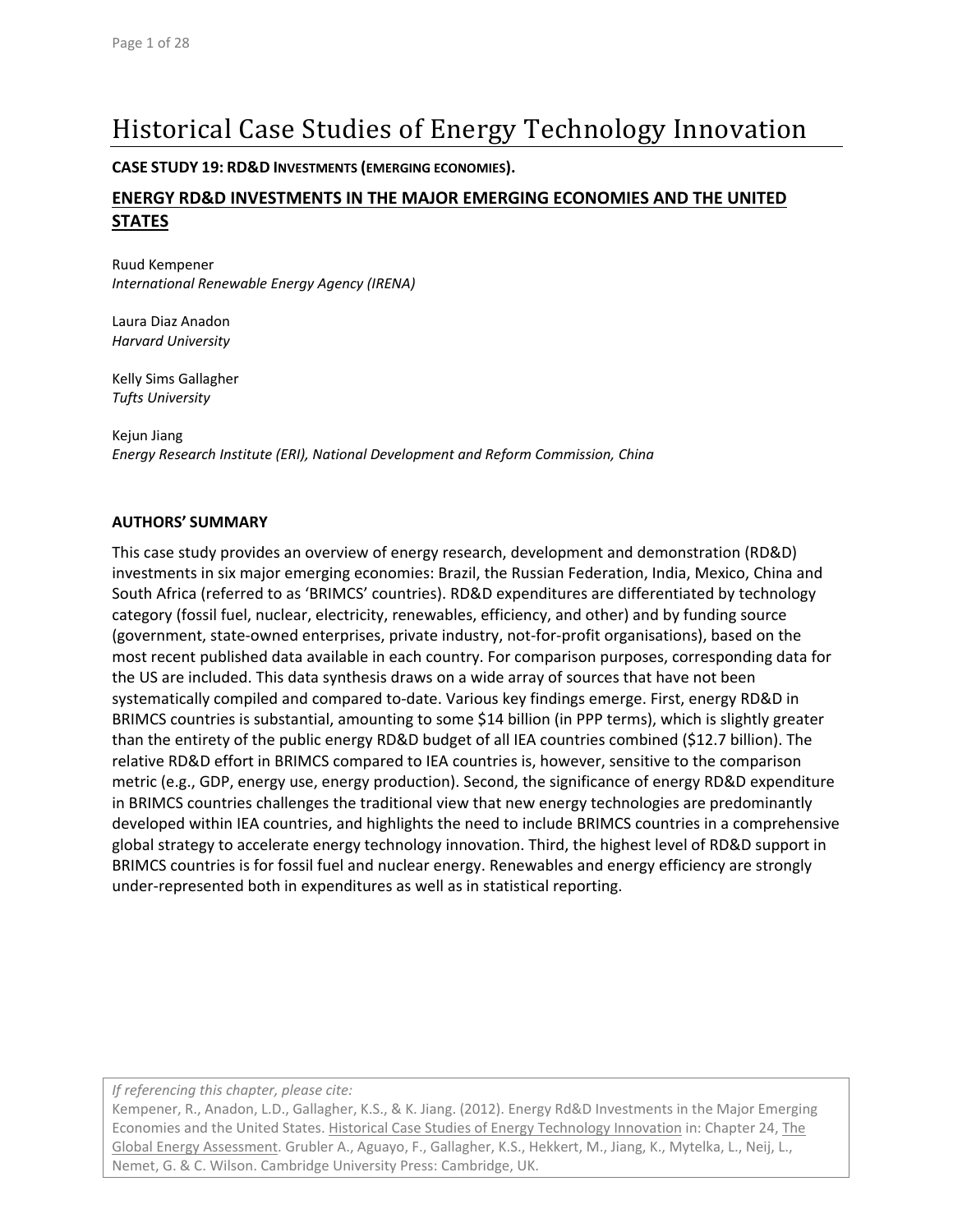# **1 INTRODUCTION**

In the 1970s, concerns about the vulnerability of countries to shocks in energy supply, primarily oil, prompted the largest energy‐consuming countries to create the International Energy Agency (IEA). Besides working on operational measures such as sharing of oil reserves, the IEA has the long‐term objective of reducing oil dependence by implementing energy conservation programs, enlarging available fossil energy resources through exploration and development, and developing new forms of energy (Lantzke 1975). These have been pursued through joint energy research, development and demonstration (RD&D) projects, and regular reporting and analysis of national energy technology policies and research activities (Keohane 1978).

Thirty‐five years later, the global energy system has changed. Emerging and some large non‐IEA countries like Brazil, Russia, India, Mexico, China and South Africa (referred to as the 'BRIMCS' countries) have become important players in both energy production, conversion, and use. Yet scant information is available about energy RD&D activities outside the IEA members. The IEA does provide energy statistics for non-members, but the collection of data on energy technology policies is restricted to its 28 member countries which do not include BRIMCS and other developing countries. Although other international institutions have been established to promote information exchange on energy policy issues, including the International Renewable Energy Agency and the Clean Energy Ministerial, no institution has the mandate to systematically collect information on energy RD&D investments across different energy technologies and across all countries.

In this chapter, we collate and analyze data on energy RD&D investments in the BRIMCS countries, and compare them with energy RD&D investments in the US, a major IEA member country. Our aim is to deepen understanding of energy RD&D efforts outside developed countries in the IEA, and to identify and prioritize opportunities for RD&D cooperation, coordination of national policies and innovation activities.

# **2 METHODOLOGY**

There is no international effort that systematically collects information on energy RD&D investments in the BRIMCS countries. To fill this gap we collected data on public and private investments in energy RD&D for the period 2000 to 2008 from a wide range of data sources including annual reports of ministries and state‐owned enterprises ('SOEs'), databases provided by regulators or statistical organizations and interviews with local experts. Data were collected in local currencies, but for comparative purposes are reported in million 2008 purchasing power parity (PPP) adjusted international dollars (World Bank 2010). For details on the compiled database, see: Kempener, Anadon et al. (2010).

RD&D investment data were categorized according to funding source and technology. Funding sources distinguish central government from other sources (Kempener et al. 2010). Central government funding is defined as: (1) funding directly provided by a central government to universities, industry, national laboratories, or other national or international organizations for energy RD&D activities; (2) funding for energy RD&D from state‐owned enterprises (SOEs) that are 100% owned by the central government; or (3) funding for energy RD&D resulting from government mandates that require SOEs to spend a particular percentage or amount of their revenues on energy R&D or energy RD&D. Funds specifically targeted to support RD&D projects on energy technologies are also considered to be energy RD&D

#### *If referencing this chapter, please cite:*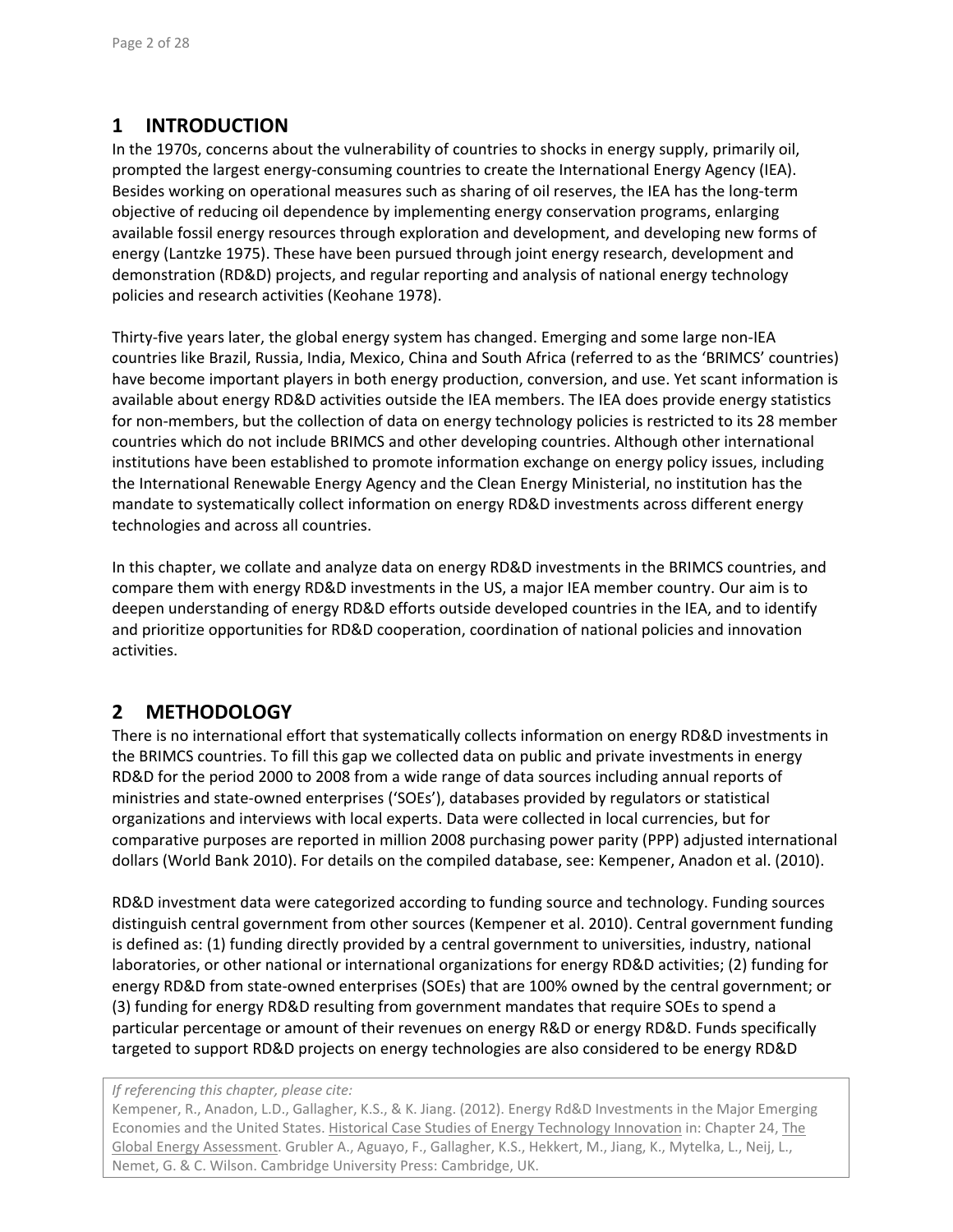investments. Energy RD&D funding categorized as "other" includes funding from state or local governments, from SOEs that operate independently, from industry, or from non‐for‐profit organizations.

Five categories of energy technology are used to differentiate the targets of RD&D investment (see Table 1). A sixth category of "general energy technologies" is included as a residual to capture investments that could not be linked to a particular energy technology. For further details, see: Gallagher, Anadon et al. (2010). RD&D investments that target other research areas (such as information and communications technologies, nanotechnology, or behavioral studies) which might have indirect impacts on energy resources, infrastructure or use are not included unless funded through an energy RD&D program.

| <b>Categories</b>                       | <b>Technologies</b>                                                      |  |  |  |  |  |  |  |
|-----------------------------------------|--------------------------------------------------------------------------|--|--|--|--|--|--|--|
|                                         | Oil & gas (excluding exploration), both conventional & non-conventional  |  |  |  |  |  |  |  |
| Fossil energy                           | Coal (including carbon capture and storage or 'CCS')                     |  |  |  |  |  |  |  |
| Nuclear energy                          | Fusion                                                                   |  |  |  |  |  |  |  |
|                                         | Fission                                                                  |  |  |  |  |  |  |  |
|                                         | Solar energy (heating, PV and solar thermal applications)                |  |  |  |  |  |  |  |
|                                         | Wind energy                                                              |  |  |  |  |  |  |  |
| Renewable energy                        | Ocean energy                                                             |  |  |  |  |  |  |  |
|                                         | Biomass and waste energy                                                 |  |  |  |  |  |  |  |
|                                         | <b>Geothermal Energy</b>                                                 |  |  |  |  |  |  |  |
|                                         | Hydropower                                                               |  |  |  |  |  |  |  |
|                                         | Industry                                                                 |  |  |  |  |  |  |  |
| Energy efficiency                       | Appliances                                                               |  |  |  |  |  |  |  |
| (all end-use technologies)              | Residential & commercial buildings                                       |  |  |  |  |  |  |  |
|                                         | Transportation (including vehicles)                                      |  |  |  |  |  |  |  |
|                                         | Agriculture                                                              |  |  |  |  |  |  |  |
|                                         | Transmission & distribution (including pipelines, smart grids)           |  |  |  |  |  |  |  |
| Transmission, distribution<br>& storage | Stationary energy storage                                                |  |  |  |  |  |  |  |
|                                         | Hydrogen                                                                 |  |  |  |  |  |  |  |
| General energy                          | Unspecified and/or insufficient information to disaggregate RD&D data by |  |  |  |  |  |  |  |
| technologies                            | technology                                                               |  |  |  |  |  |  |  |

Some of the available data sources provide only aggregate values for energy RD&D funding. As a result, in some cases it was not possible to determine how much support was directed toward different types of energy technologies. Conversely, some data sources only contain information on specific energy RD&D projects or programs, and do not provide an overview of all sources of funding. Consequently, there are three important considerations to keep in mind when interpreting the data. First, aggregate energy RD&D investments reported separately from energy RD&D investments in specific energy technologies are included under the sixth "general energy technologies" category. Second, years and energy technology categories for which no data on energy RD&D investments are available are left blank. Third, available data on energy RD&D investments may be incomplete. Totals should therefore be treated as lower bounds.

*If referencing this chapter, please cite:*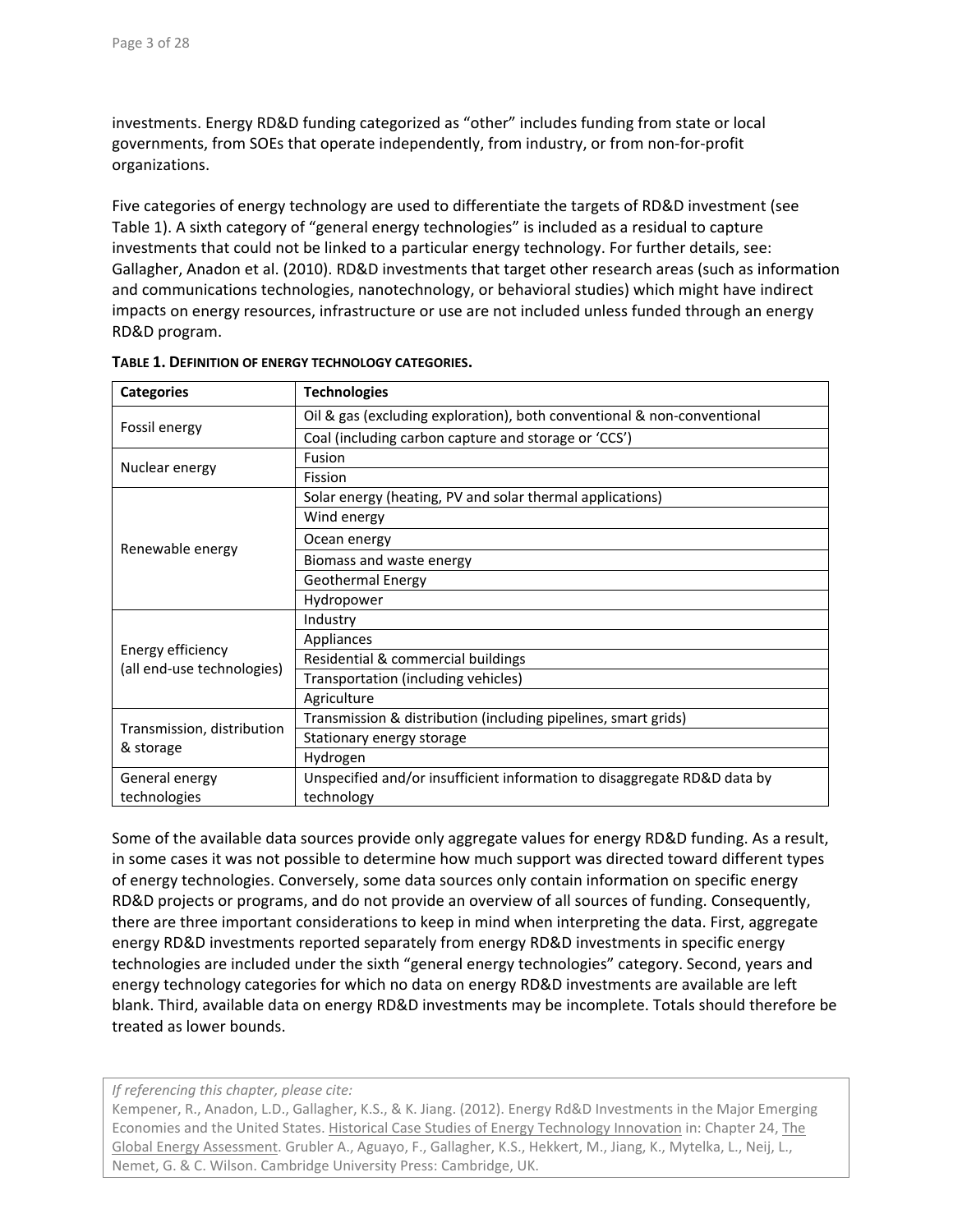# **3 RD&D INSTITUTIONS & EXPENDITURES BY COUNTRY**

The next seven sections provide brief descriptions of the main funding agencies and funding allocation mechanisms for energy RD&D in the United States and the BRIMCS countries, followed by an overview of energy RD&D investments in those countries between 2000 and 2008.

# **3.1 United States**

### *3.1.1 RD&D Institutions*

The U.S. Department of Energy (DoE) is a major funder for government energy RD&D and is also responsible for a large range of national laboratories conducting energy RD&D. The DoE Office of Science conducts basic energy RD&D in areas including high energy physics, nuclear physics, and basic energy sciences. Other DoE Offices covering Energy Efficiency and Renewable Energy, Electricity Delivery and Energy Reliability, Nuclear Energy, and Fossil Energy, are responsible for promoting innovation in a range of energy technologies in association with the network of eleven National Laboratories. Most of these laboratories also receive funding from other Offices.

DoE is also responsible for the loan guarantee program which issues loan guarantees to reduce the borrowing rate of qualifying energy technology projects, and the Advanced Research Projects Agency – Energy (ARPA‐E). ARPA‐E was created in 2007, and in April 2009 received US\$400 million for two years to fund high risk, high payoff transformational energy research to bridge the gap between basic energy research and industrial innovation. Since the loan guarantee program is focused on deployment and ARPA‐E started after 2008, neither programs are included in this synthesis.

#### *3.1.2 RD&D Investments*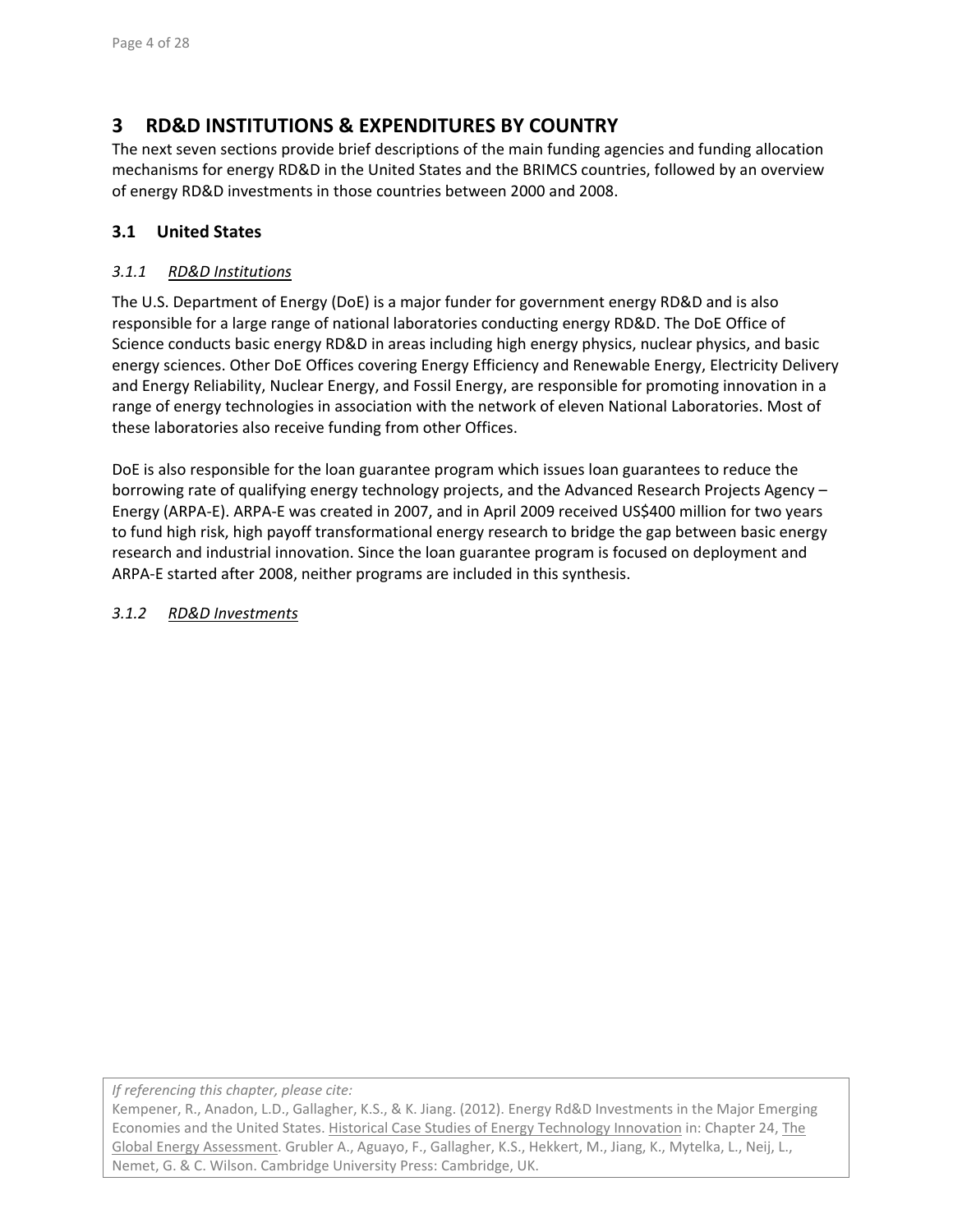Table 2 provides an overview of U.S. energy RD&D investments. Technology categories are explained in Table 1. The data on federal government energy RD&D are based on a database developed by Gallagher & Anadon (2010). Industry data are based on an industry R&D study by the National Science Foundation (NSF 2008). Government fossil energy RD&D includes coal, gas, petroleum, and carbon capture R&D projects, and a carbon capture and storage project (FutureGen). Government renewable energy RD&D includes international renewable energy programs, energy efficiency RD&D includes policy and management issues, and general energy technologies (unspecified) includes the budget for Basic Energy Sciences. The "other" category of funding source includes industry funding.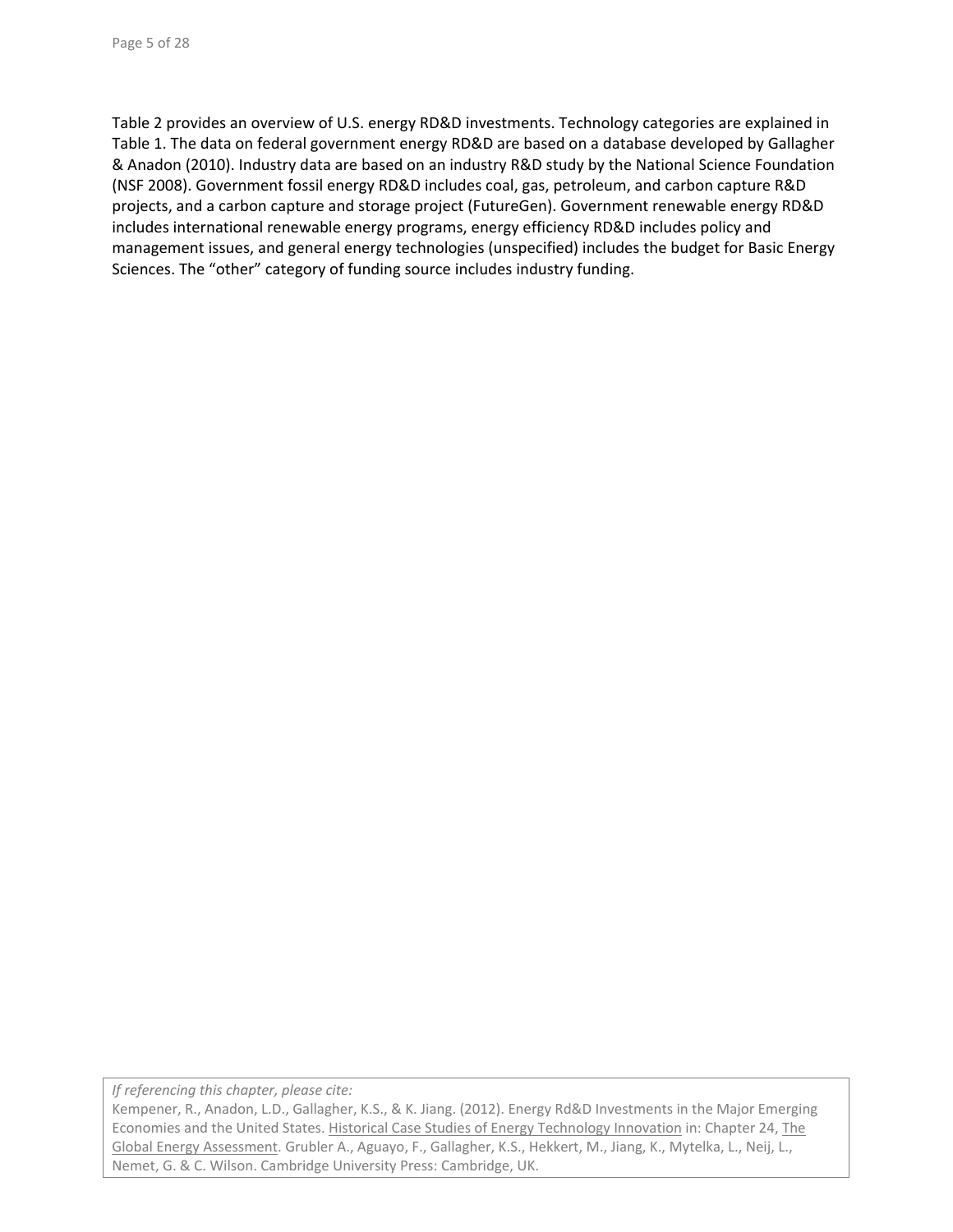Table 2 shows that energy RD&D investments in fossil energy, nuclear energy, and renewable energy have doubled between 2000 and 2008 in real terms. The fastest growth rate in investments between 2000 and 2008 has been in the area of transmission, distribution and storage, while energy efficiency investments have been slowly declining.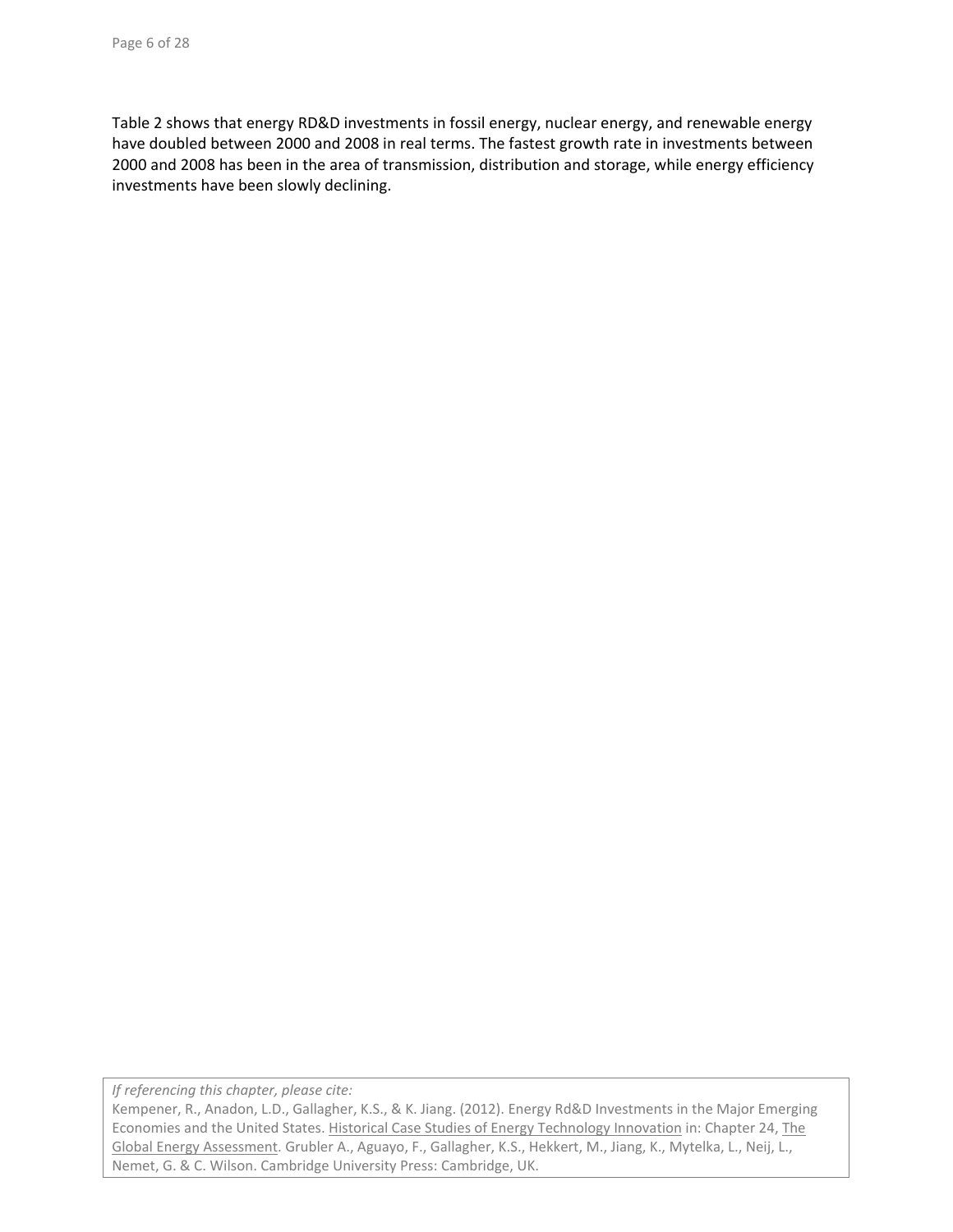| U.S. Energy RD&D Expenditure (in mln 2008 PPP \$Int) |               | 2000            | 2001 | 2002 | 2003 | 2004 | 2005 | 2006 | 2007 | 2008 |
|------------------------------------------------------|---------------|-----------------|------|------|------|------|------|------|------|------|
| fossil energy (incl. CCS)                            | aovernment    | 308             | 633  | 713  | 633  | 610  | 420  | 577  | 583  | 659  |
|                                                      | other         | 986             | 867  | 863  | 1067 | 1162 |      |      |      |      |
| nuclear energy (incl. fusion)                        | government    | 354             | 365  | 466  | 461  | 480  | 529  | 583  | 678  | 770  |
|                                                      | other         |                 | 27   | 25   |      | 34   |      |      |      |      |
| renew able energy sources                            | government    | 346             | 410  | 415  | 326  | 292  | 306  | 272  | 579  | 699  |
|                                                      | other         |                 |      |      |      |      |      |      |      |      |
| energy efficiency                                    | government    | 624             | 671  | 549  | 567  | 535  | 486  | 467  | 442  | 525  |
|                                                      | other         |                 |      |      |      |      |      |      |      |      |
| transmission, distribution & storage                 | aovernment    | 30 <sup>1</sup> | 32   | 89   | 202  | 252  | 286  | 314  | 286  | 319  |
|                                                      | other         |                 |      |      |      |      |      |      |      |      |
| energy technologies (unspecified)                    | aovernment    | 924             | 1163 | 1150 | 1152 | 863  | 924  | 980  | 1120 | 1160 |
|                                                      | other         | 285             | 535  | 784  | 728  | 1350 |      |      |      |      |
| total                                                | government    | 2586            | 3274 | 3382 | 3341 | 3031 | 2951 | 3193 | 3688 | 4132 |
|                                                      | <b>lother</b> | 1271            | 1430 | 1671 | 1794 | 2545 |      |      |      |      |

#### **TABLE 2. AVAILABLE DATA ON ENERGY RD&D INVESTMENTS IN THE UNITED STATES BETWEEN 2000 AND 2008.**

# **3.2 Brazil**

#### *3.2.1 RD&D Institutions*

Energy RD&D funding in Brazil comes from mandatory contributions by the SOEs in the oil and gas industry and the electricity sector. In 2008, the Brazilian government owned 56% of Petrobras, the state oil company. Between 2002 and 2008, the government owned 52‐58% of Electrobras, the state electricity company.

Energy RD&D in the electricity sector is monitored, evaluated, and allocated by the electricity regulator. Annual energy RD&D funding is based on a minimum of 1% of utilities' net operating income. This funding is directed toward energy R&D or energy efficiency demonstration projects in the market with the exact allocation depending on whether the utilities are generators, transmission companies, or distribution companies. Some RD&D funds support national R&D programs, such as the Brazilian scientific and technological development fund and the sectoral CT‐Energy program which funds research on end-use energy-efficiency in industry. Remaining funds are used for in-house R&D projects assessed and evaluated according to guidelines by the regulator (Soares et al. 2008).

Similar regulation is in place to collect energy R&D funds from Brazil's state‐owned oil company, Petrobras. In 2008, Petrobras was mandated to redistribute 25% of royalties that exceed 5% of oil and natural gas production to fund energy R&D in the CT‐Energy and CT‐Petro programs. CT‐Petro supports innovation in the production chain of oil and natural gas.

Brazil's Ministries of Science and Technology, Mines and Energy, Education, and External Affairs, all fund nuclear energy RD&D. The National Nuclear Energy Commission within the Ministry of Science and Technology is Brazil's nuclear energy regulator and also the most important organization supporting nuclear technology and innovation with an R&D budget supporting health, agriculture, environment, and industry applications of nuclear energy (Obadia 2010).

# *3.2.2 RD&D Investments*

Table 3 provides an overview of Brazil's energy RD&D investments. Technology categories are explained in Table 1. Data come from RD&D investments from CT-Energy, CT-Petro, regulator-mandated R&D investments in energy efficiency, and the annual reports of Petrobras and Eletrobras. Central government funding for fossil energy RD&D includes funds in CT‐Petro (which supports exploration, production, supply, gas/energy, management & centers). "Other" funding includes Petrobras' R&D

*If referencing this chapter, please cite:*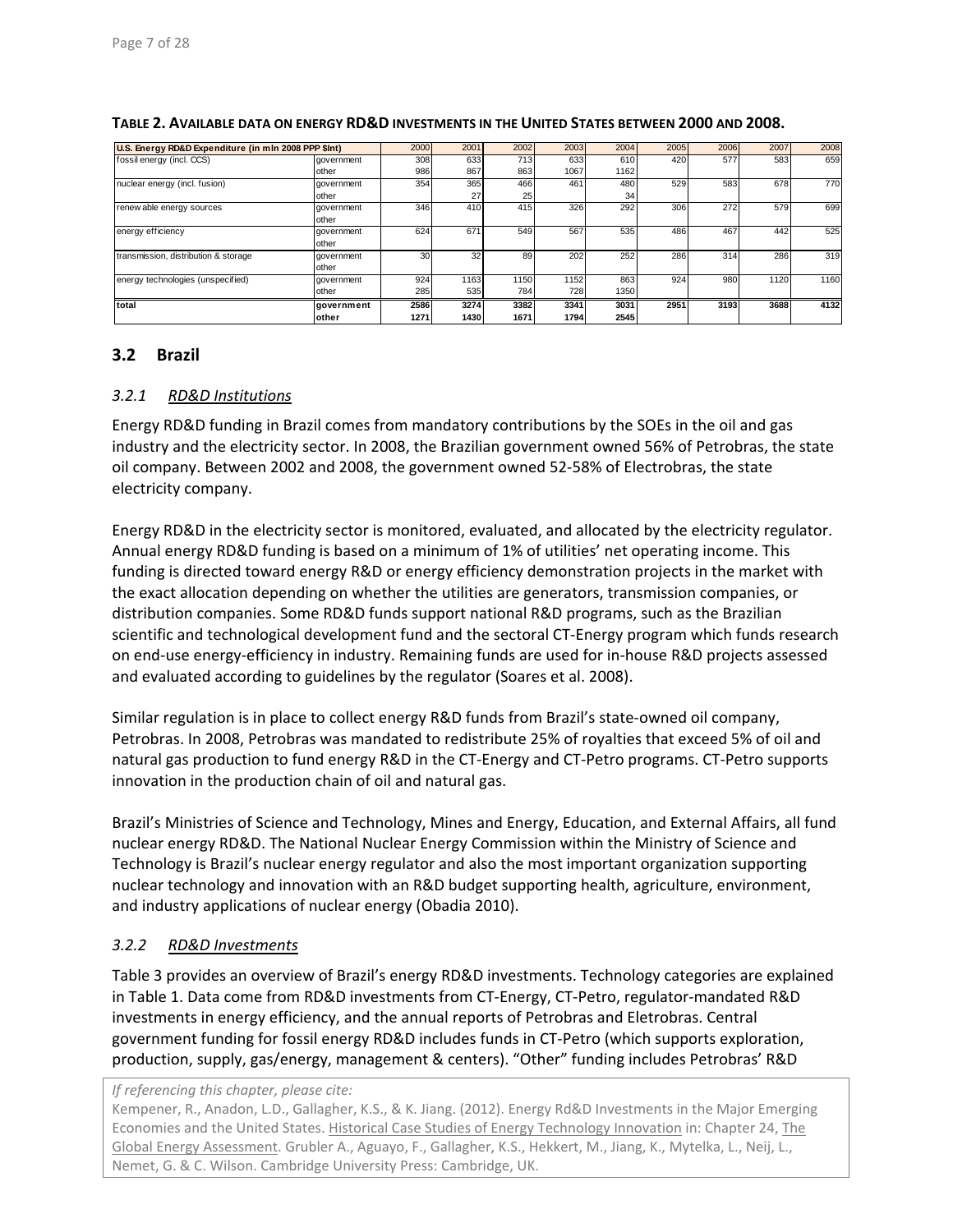investments in exploration and production, supply, distribution, and gas. Central government funding for nuclear energy RD&D includes a proportion of CT‐Energy funds (15% in 2006) which is assumed to be constant over time. According to ERAWatch (2010a), in 2008 the Nuclear Energy Commission and the Brazilian Nuclear Industries also have R&D budgets of R\$ 511.8 million (2008 PPP \$ 350 million) and R\$ 432.8 million (2008 PPP \$ 296 million) respectively, but these are not included in this synthesis as further details are unknown. Central government funding for renewable energy RD&D includes a proportion of CT‐Energy funds as well as regulator‐mandated funding. The data available on energy efficiency RD&D includes CT-Energy's funding for R&D on basic industry technologies and regulatormandated R&D investments in energy efficiency, thermoelectric generation, and environment. Central government transmission, distribution and storage RD&D includes CT‐Energy's support for RD&D on electricity and hydrogen and regulator‐mandated R&D on power system security, planning, control, optimization, reliability, and measurement. RD&D funding from Eletrobras is reported under "other" funding for the residual category of unspecified energy technologies since it includes funding for a range of areas from distribution management to wave energy to conductivity.

Table 3 shows that the majority of Brazil's energy RD&D investment is focused on fossil energy and transmission, distribution and storage. These funds are tied to the revenues generated by the oil and gas, and electricity SOEs. However, Table 3 does not include the Nuclear Energy Commission's budget as the proportion allocated to energy RD&D is not known. Since Table 3 assumes constant proportions of RD&D within CT-Energy and regulator-mandated R&D budgets, it is difficult to determine whether the government's energy RD&D funding priorities have changed, although it is clear that both budgets overall have remained fairly stable.

| Brazil Energy RD&D Expenditure (in mln 2008 PPP \$Int) |               | 2000 | 2001            | 2002     | 2003 | 2004 | 2005 | 2006            | 2007 | 2008            |
|--------------------------------------------------------|---------------|------|-----------------|----------|------|------|------|-----------------|------|-----------------|
| fossil energy (incl. CCS)                              | aovernment    | 170  | 129             | 79       | 76   | 64   | 68   | 89              | 101  | 79              |
|                                                        | other         | 352  | 361             | 453      | 571  | 595  | 745  | 1192            | 1240 | 1167            |
| nuclear energy (incl. fusion)                          | government    |      |                 |          |      |      |      | 10 <sup>1</sup> |      | 8               |
|                                                        | other         |      |                 |          |      |      |      |                 |      |                 |
| renew able energy sources                              | aovernment    |      | 40              | 36       | 50   | 46   | 44   | 66              | 46   | 15              |
|                                                        | other         |      |                 |          |      |      |      |                 |      |                 |
| energy efficiency                                      | aovernment    |      | 35              | 40       | 47   | 41   | 40   | 67              | 46   |                 |
|                                                        | other         |      |                 |          |      |      |      |                 |      |                 |
| transmission, distribution & storage                   | government    | 22   | 94              | 104      | 125  | 111  | 106  | 175             | 122  | 14 <sub>1</sub> |
|                                                        | other         |      |                 |          |      |      |      |                 |      |                 |
| energy technologies (unspecified)                      | government    |      | 13 <sub>1</sub> | $6 \mid$ | 14.  | 14   | 14   | 161             | 11   | 12              |
|                                                        | other         |      | 224             | 203      | 178  | 165  | 199  | 218             | 209  | 184             |
| total                                                  | government    | 208  | 319             | 270      | 321  | 286  | 281  | 424             | 333  | 131             |
|                                                        | <b>lother</b> | 352  | 585             | 656      | 750  | 760  | 945  | 1410            | 1449 | 1351            |

**TABLE 3. AVAILABLE DATA ON ENERGY RD&D INVESTMENTS IN BRAZIL BETWEEN 2000 AND 2008.**

# **3.3 Russia**

#### *3.3.1 RD&D Institutions*

The Federal Agency for Science and Innovation manages a significant part of the civil R&D budget and is therefore one of the most important institutions in Russian R&D and innovation (MES 2006). The current applied science program (2007‐2012) has five priority areas of which one is "Power Engineering and Energy Efficiency" (Khlunov 2007). The RD&D budget for this area increased from RUB 6,960 million (2008 PPP 2008 \$ 704 million) in 2004 to RUB 23,567 million (2008 PPP \$ 1324 million) in 2008, with over 80% invested in the government's "federal targeted programs" (Aksenova 2009). Research grants are allocated to scientific research organizations and industry on the basis of tenders (ERAWATCH 2010b). Energy R&D is also supported through materials research including projects on gas flaring, solar

*If referencing this chapter, please cite:*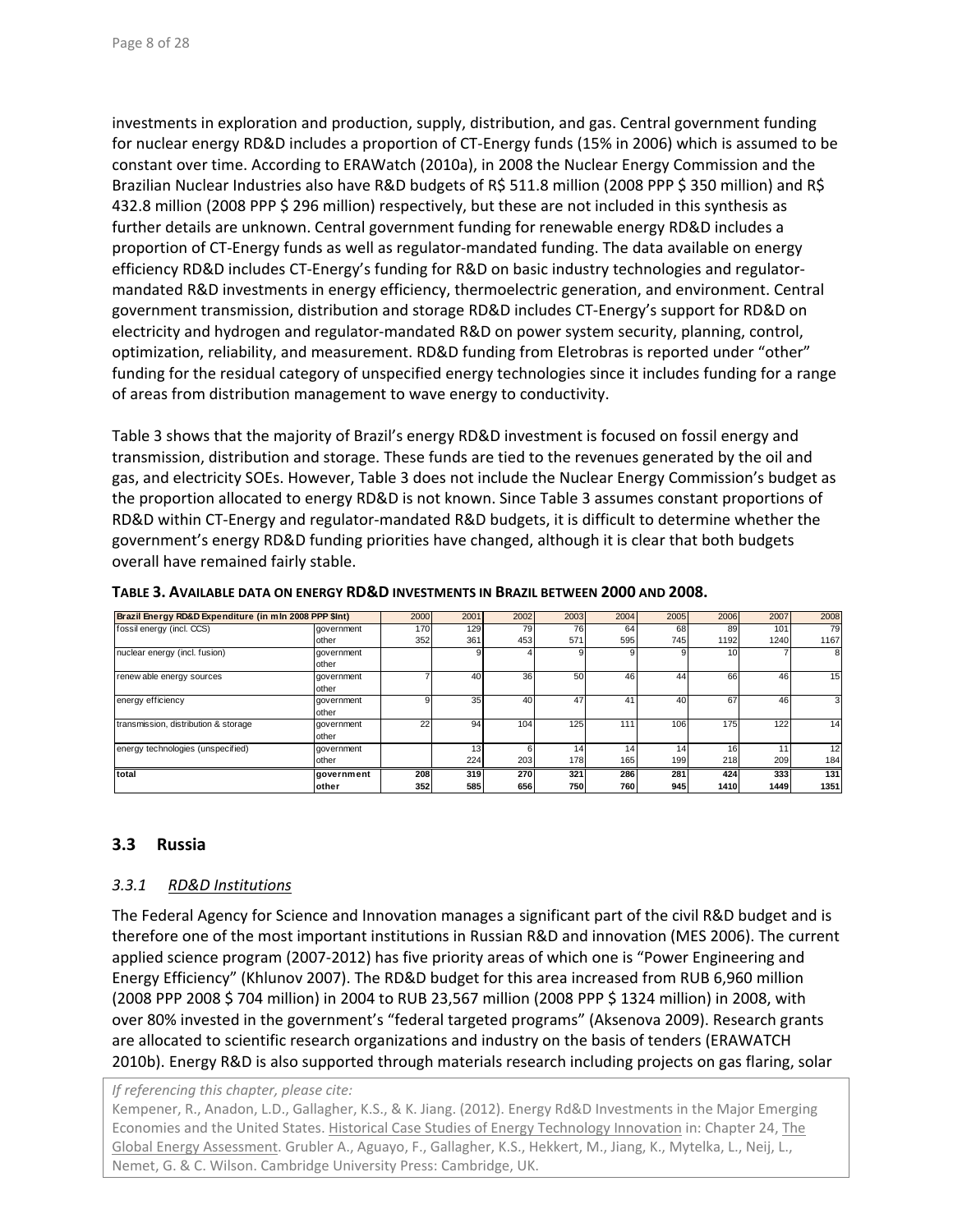panels, efficient lighting systems, and insulation materials (Aksenova 2009). In July 2009, a new federal program on nuclear power (Government Directive 2009) but this falls after the 2008 cut‐off for this data synthesis.

Little information is available on energy RD&D funding from industry, although Gokhberg (2003) estimates that in 2001 about 33% of Russia's gross domestic investments in R&D came from the private sector.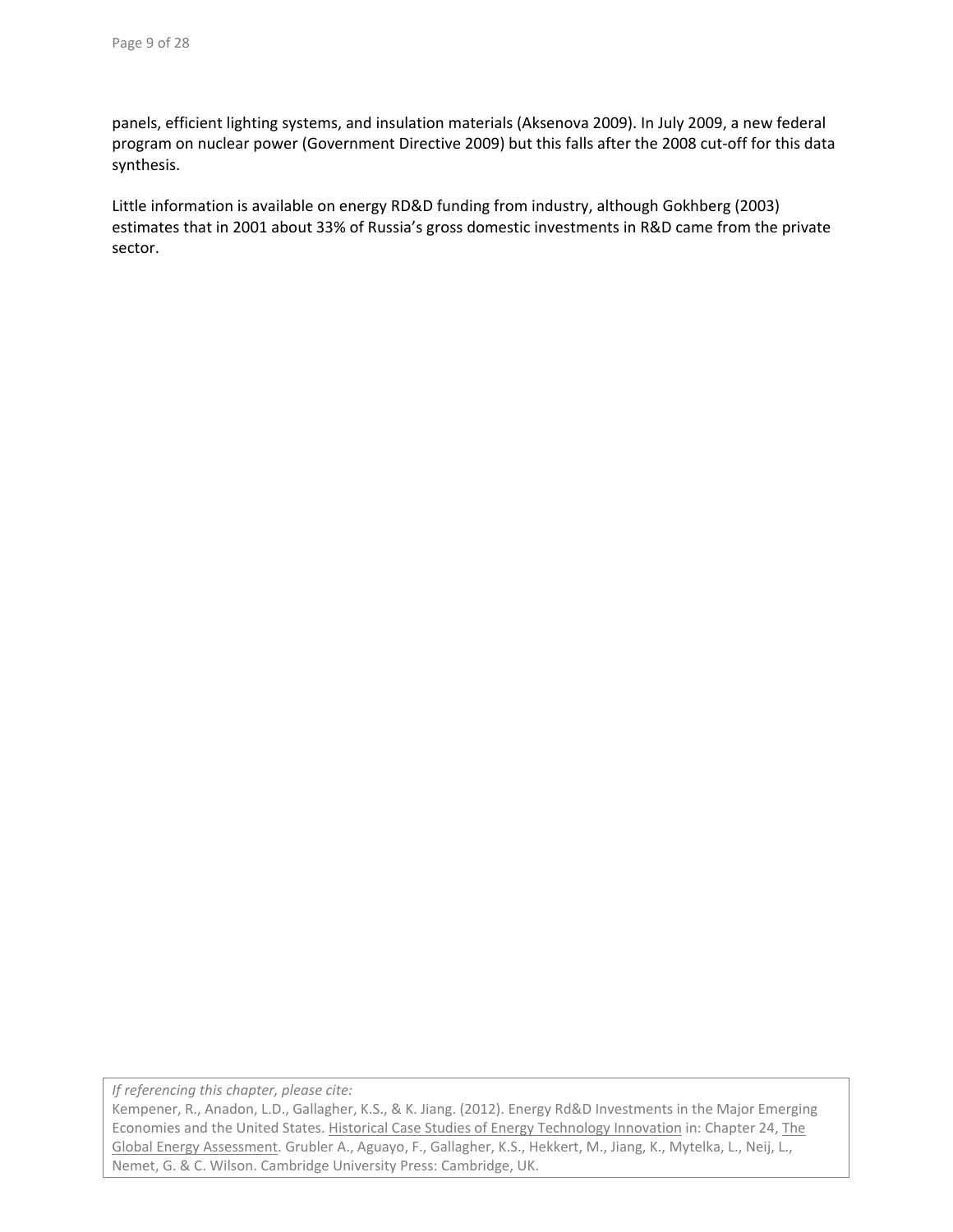Table 4 includes the available R&D budgets from five Russian companies: Gazprom in the natural gas industry, Rosneft, Lukoil and Surgutneftegas in the oil industry, and Unified Energy System in the electricity sector.

### *3.3.2 RD&D Investments*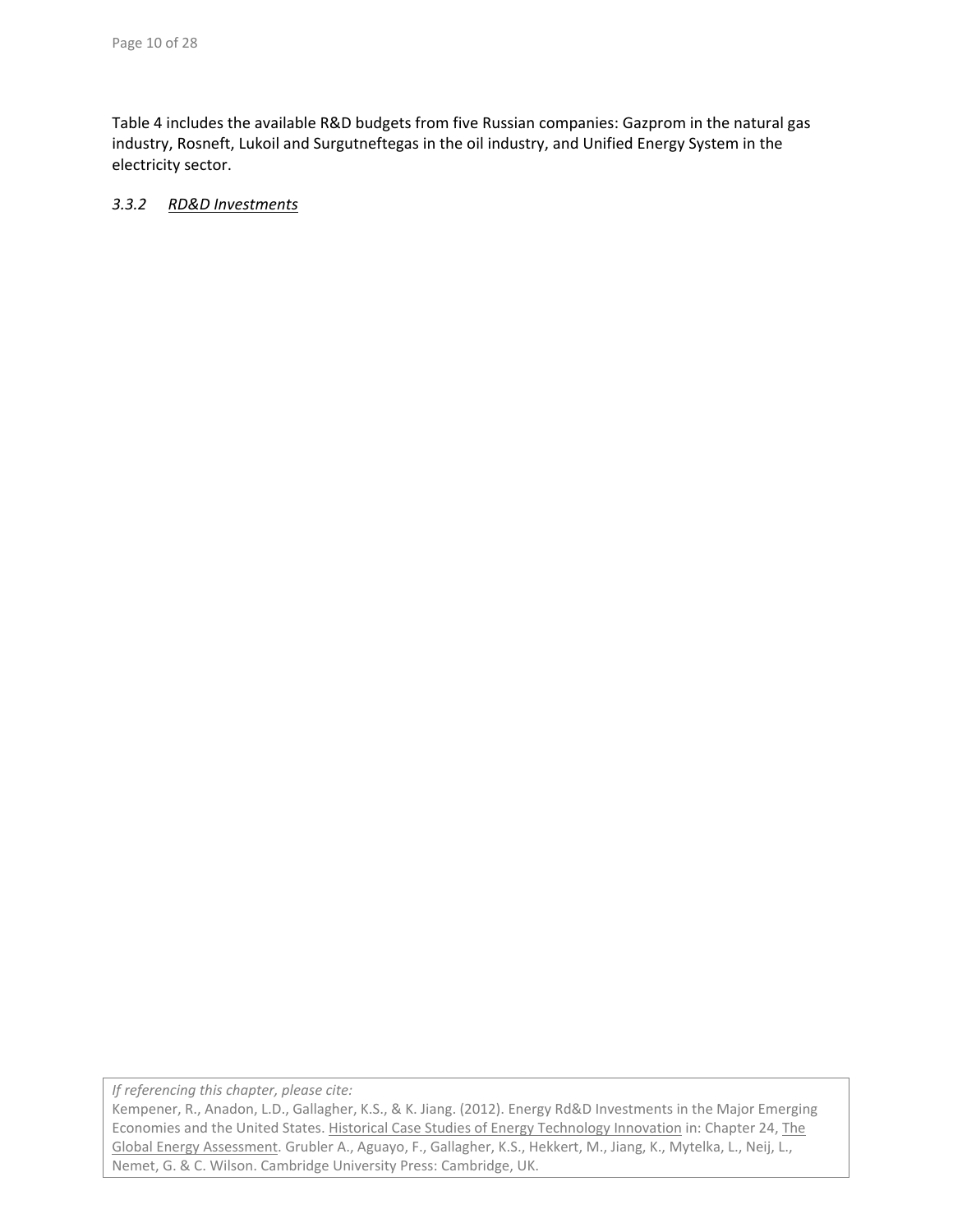Table 4 provides an overview of Russia's energy RD&D investments. Technology categories are explained in Table 1. Data draws on statistical overviews provided by Gokhberg (2010b), augmented by Reutov (2007) and annual reports of five major national energy companies. Federal fossil energy RD&D funding is based on R&D programs for CCS, co-generation, oil & gas recovery, extraction of non-traditional resources (deep wells, bitumen sands & arctic shelf), and processing of gas including liquefied natural gas (LNG). "Other" funding of fossil energy RD&D are Gazprom's and Lukoil's R&D investments, which provide data only for selected years. Federal renewable energy RD&D funding represents biofuels and biomass programs, federal energy efficiency RD&D represents programs to improve lighting efficiency and system management programs, and federal energy RD&D on transmission, distribution and storage is based on a hydrogen program that includes work on storage and fuel cells. In this latter technology category, 'other' funding is from Unified Energy System's R&D investments in 2000 and 2001. Data on other federal energy RD&D programs are reported under the residual unspecified energy technologies category (Klimenko 2008). "Other" funding in this category reports the difference between the data points presented above and Gohkberg's bi‐annual data (2010a) on Russia's gross energy RD&D investments from all central government, industry and non-governmental sources.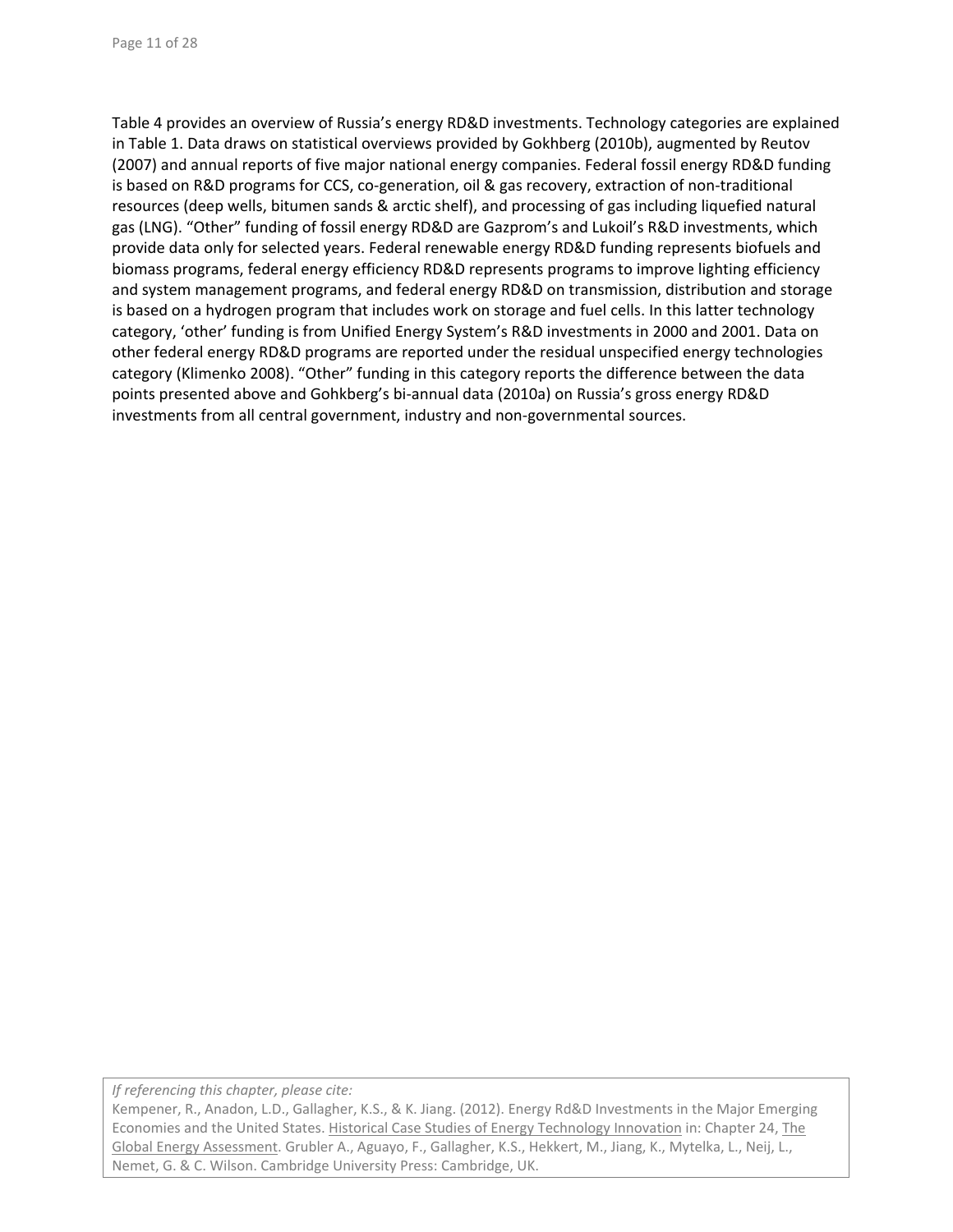Table 4 shows that there is little information about Russia's allocation of energy RD&D to the different energy technologies, although a qualitative analysis suggests that most energy RD&D is directed toward nuclear energy, fossil energy, and transmission, distribution and storage. A list of "critical priority technologies" released in 2006 (Klimenko 2008) sheds some light about these areas of focus by specifying: nuclear power technologies; hydrogen; new and renewable sources; fossil fuel power generation and fuel production; energy saving systems for transportation, distribution and consumption of heat and electricity; efficient engines and propulsion devices for transport systems. Two of five technological development priorities cited in a 2009 presidential address are energy (including efficiency, conservation and new fuels), and nuclear technology (Smith 2010).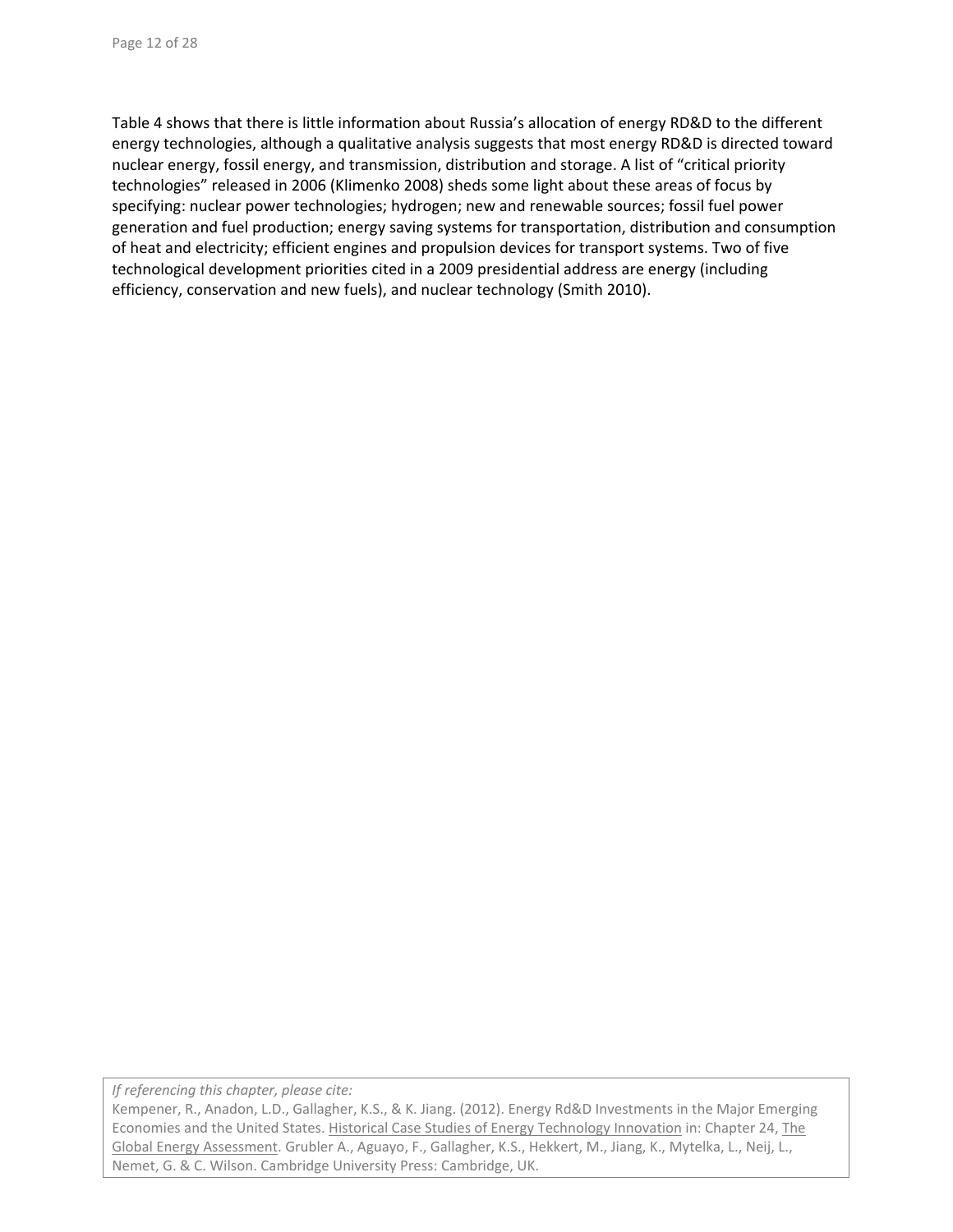| Russia Energy RD&D Expenditure (in mln 2008 PPP \$Int) |               | 2000 | 2001 | 2002 | 2003 | 2004      | 2005 | 2006 | 2007 | 2008 |
|--------------------------------------------------------|---------------|------|------|------|------|-----------|------|------|------|------|
| fossil energy (incl. CCS)                              | government    |      |      |      |      |           |      |      | 23   | 20   |
|                                                        | other         | 339  |      | 263  | 256  | 280       | 399  | 152  | 261  | 411  |
| nuclear energy (incl. fusion)                          | government    |      |      |      |      |           |      |      |      |      |
|                                                        | other         |      |      |      |      |           |      |      |      |      |
| renew able energy sources                              | government    |      |      |      |      |           |      |      | 16   | 14   |
|                                                        | other         |      |      |      |      |           |      |      |      |      |
| energy efficiency                                      | government    |      |      |      |      |           |      |      | 29   | 25   |
|                                                        | other         |      |      |      |      |           |      |      |      |      |
| transmission, distribution & storage                   | government    |      |      |      |      |           |      |      | 26   | 22   |
|                                                        | other         | 34   | 64   |      |      |           |      |      |      |      |
| energy technologies (unspecified)                      | government    |      |      | 28   | 25   | <b>20</b> | 16   | 14   | 52   | 45   |
|                                                        | other         | 183  |      | 378  |      | 398       |      | 587  |      | 508  |
| total                                                  | Igovernment   |      |      | 28   | 25   | 20        | 17   | 15   | 145  | 126  |
|                                                        | <b>lother</b> | 555  | 64   | 642  | 256  | 677       | 399  | 739  | 261  | 918  |

#### **TABLE 4. AVAILABLE DATA ON ENERGY RD&D INVESTMENTS IN RUSSIA BETWEEN 2000 AND 2008**

# **3.4 India**

#### *3.4.1 RD&D Institutions*

Gathering information about the allocation of energy RD&D in India is difficult because the central government has several layers, all active in energy RD&D. The Planning Commission proposes R&D initiatives, but the ministries and departments have to make decisions and implement programs. Each ministry includes both SOEs and institutions responsible for funding and allocating energy RD&D budgets. The Ministries of Power, Coal, Petroleum and Natural Gas, New and Renewable Energy, as well as the Department of Atomic Energy and the Ministry of Science and Technology through the Departments of Science and Technology, and Scientific and Industrial Research, are all involved in supporting or running energy RD&D programs.

### *3.4.2 RD&D Investments*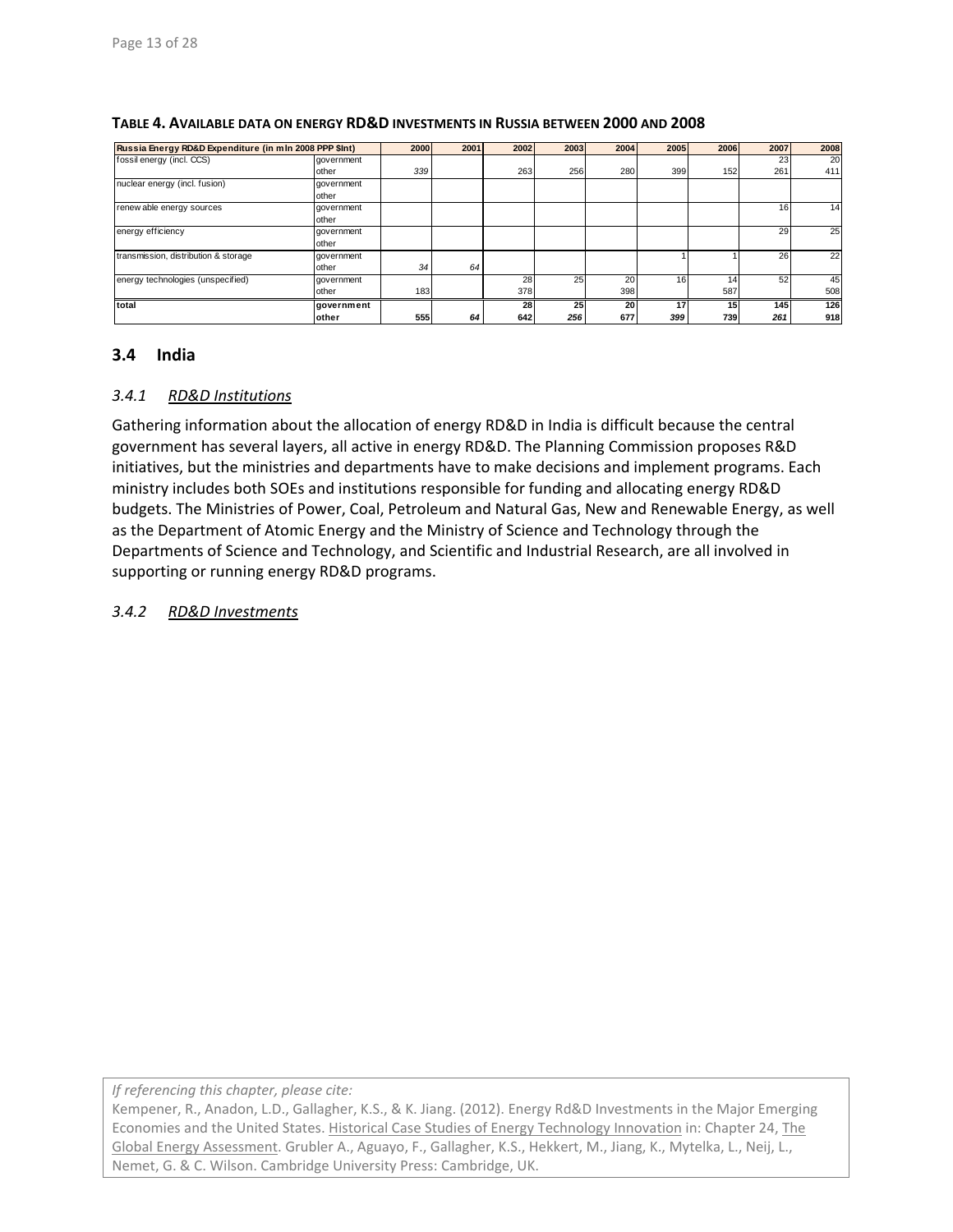Table 5 provides an overview of India's energy RD&D investments. Technology categories are explained in Table 1. Data on RD&D investments from each of these ministries are included, augmented with data on R&D investments in SOEs. "Other" funding for fossil energy RD&D include R&D budgets of SOEs that are only partially-owned by the government and the loans for R&D activities that are provided to them by the Oil Industry Development Board. Central government funding for nuclear energy RD&D is based on the total R&D budgets of the Bhabha Atomic Research Centre and the Indira Gandhi Centre for Atomic Research, although it is possible that a large fraction of their budgets is used to investigate military applications. Central government funding for renewable energy includes ministry budgets and programs as well as the R&D budget of the National Institute of Renewable Energy. Central government funding for transmission, distribution and storage includes the budget of the Central Power Research Institute and the R&D budgets of two SOEs.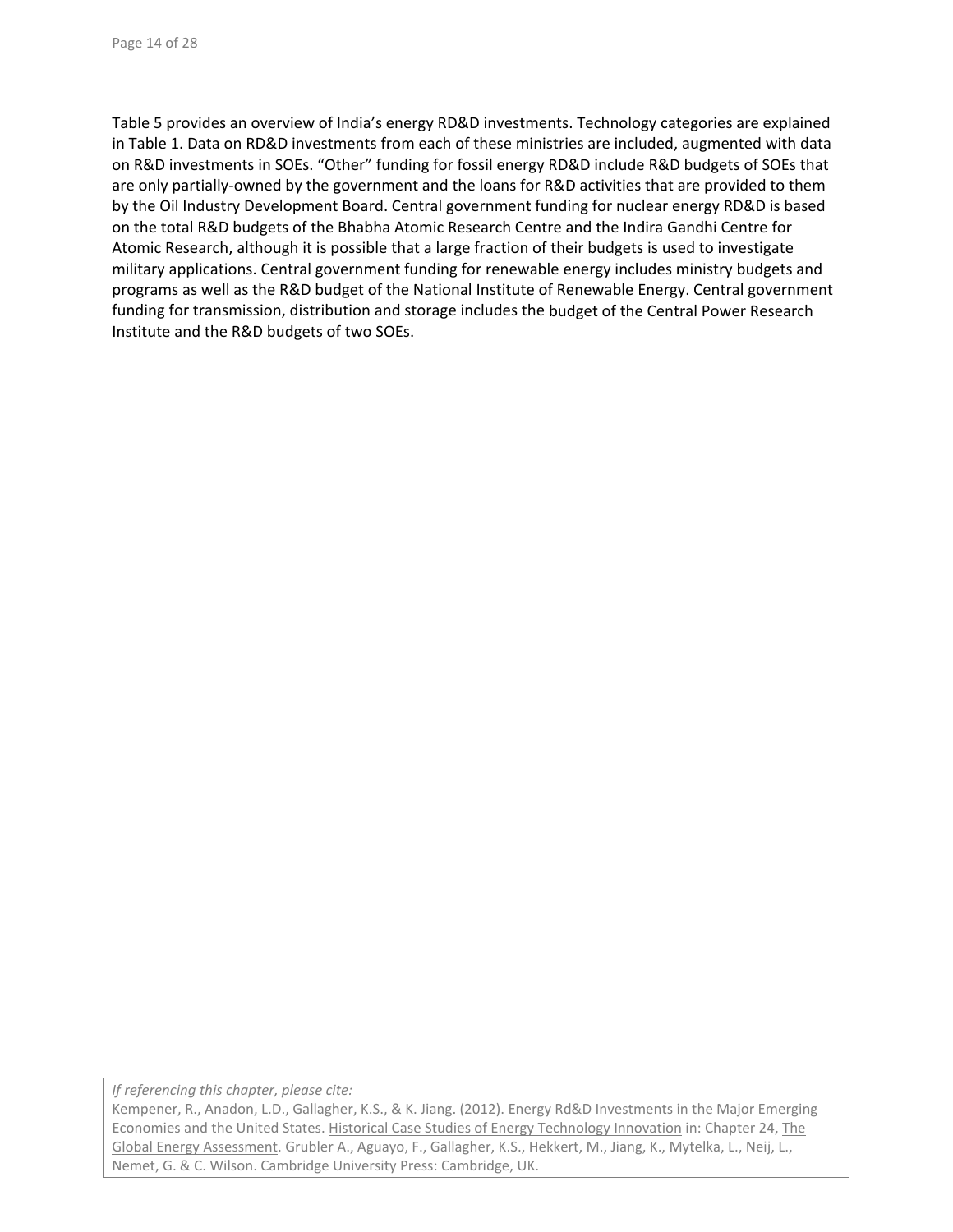Table 5 shows that India's energy RD&D investments are mostly directed towards fossil and nuclear energy technologies. Nuclear RD&D investments more than quadrupled between 2000 and 2008 (although it is not possible to determine the proportion allocated to military applications). The RD&D budgets for and renewable energy and for transmission, distribution and storage are substantially smaller, but have received a relatively stable level of support.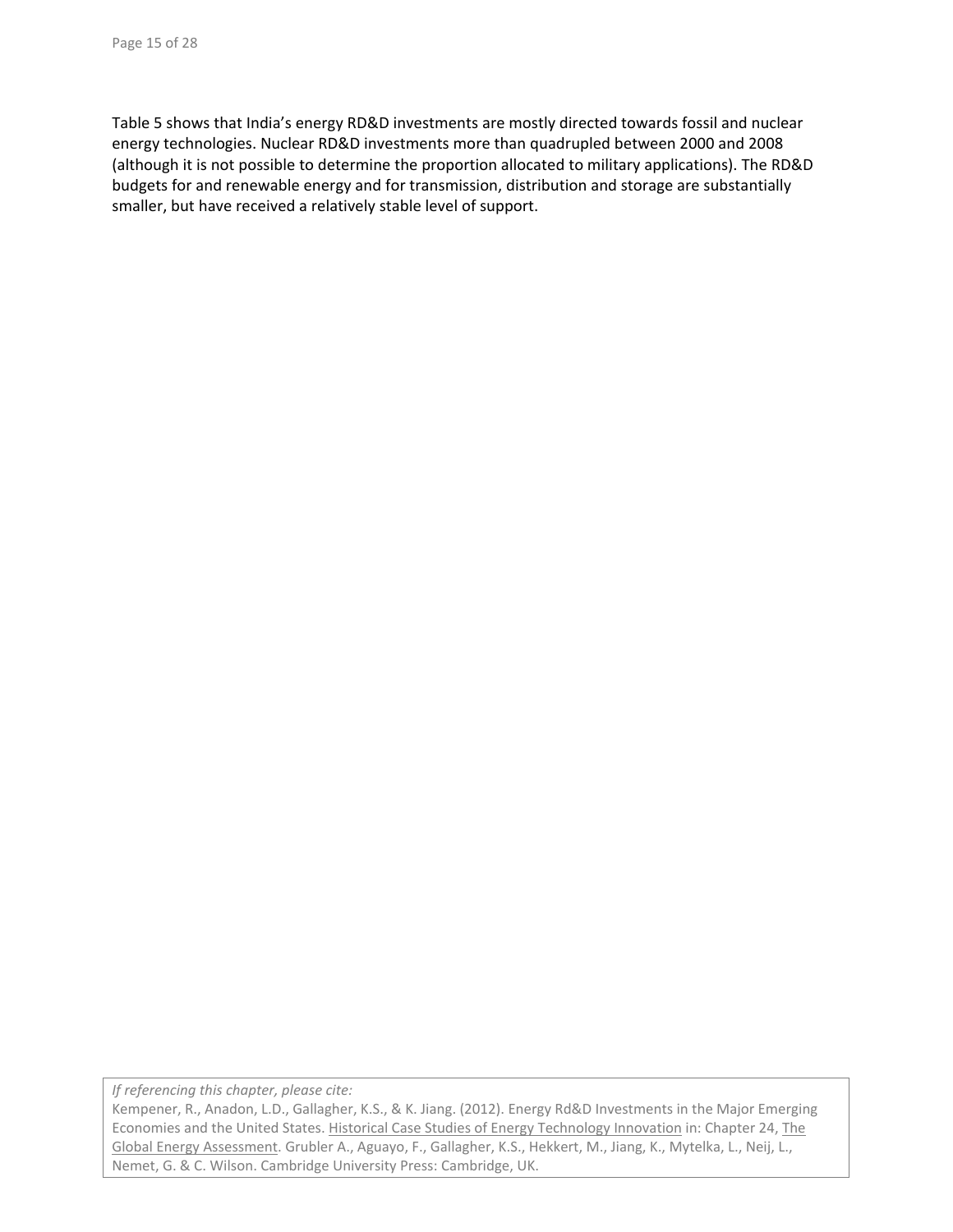| India Energy RD&D Expenditure (in mln 2008 PPP \$Int) |            | <b>2000</b> | 2001 | 2002 | 2003 | 2004 | 2005 | 2006 | 2007 | 2008 |
|-------------------------------------------------------|------------|-------------|------|------|------|------|------|------|------|------|
| fossil energy (incl. CCS)                             | aovernment | 53          | 58   | 72   | 224  | 146  | 96   | 307  | 186  | 106  |
|                                                       | other      |             |      |      | 3320 | 2389 | 1564 | 559  | 1378 | 694  |
| nuclear energy (incl. fusion)                         | government | 207         | 289  | 298  | 296  | 295  | 738  | 866  | 987  | 965  |
|                                                       | other      |             |      |      |      |      |      |      |      |      |
| renew able energy sources                             | government | 38          | 52   | 43   | 43   | 38   | 18   | 31   | 45   | 57   |
|                                                       | other      |             |      |      |      |      |      |      |      |      |
| energy efficiency                                     | aovernment |             |      |      |      |      |      |      |      |      |
|                                                       | other      |             |      |      |      |      |      |      |      |      |
| transmission, distribution & storage                  | government | 12          |      | 19   |      |      | 12   | 27   | 30   | 35   |
|                                                       | other      |             |      |      |      |      |      |      |      |      |
| energy technologies (unspecified)                     | government |             |      |      |      |      |      |      |      |      |
|                                                       | other      |             |      |      |      |      |      |      |      |      |
| total                                                 | government | 311         | 410  | 431  | 570  | 491  | 865  | 1231 | 1248 | 1163 |
|                                                       | other      |             |      |      | 3320 | 2389 | 1564 | 559  | 1378 | 694  |

#### **TABLE 5. AVAILABLE DATA ON ENERGY RD&D INVESTMENTS IN INDIA BETWEEN 2000 AND 2008.**

### **3.5 Mexico**

### *3.5.1 RD&D Institutions*

Two organizations are central to funding and directing energy RD&D in Mexico. The first is the Ministry of Energy which finances three public research centers (OECD 2009): the Electrical Research Institute; the Mexican Institute of Petroleum; and the Institute for Nuclear Research. The second is the National Council on Science and Technology (CONACYT) which has three sectoral funds for energy research (19% on energy sustainability, 29% on hydrocarbons, and 52% on research and technological development) and also supports postgraduate and regional research centers. Part of the funding for these programs comes from PEMEX, Mexico's state‐owned oil and gas company. In 2006‐7, PEMEX was mandated to allocate 0.05% of the total value of crude oil and natural gas production to RD&D programs. In 2008, this tripled to 0.15%, of which the majority went to hydrocarbon RD&D (Pemex 2008).

#### *3.5.2 RD&D Investments*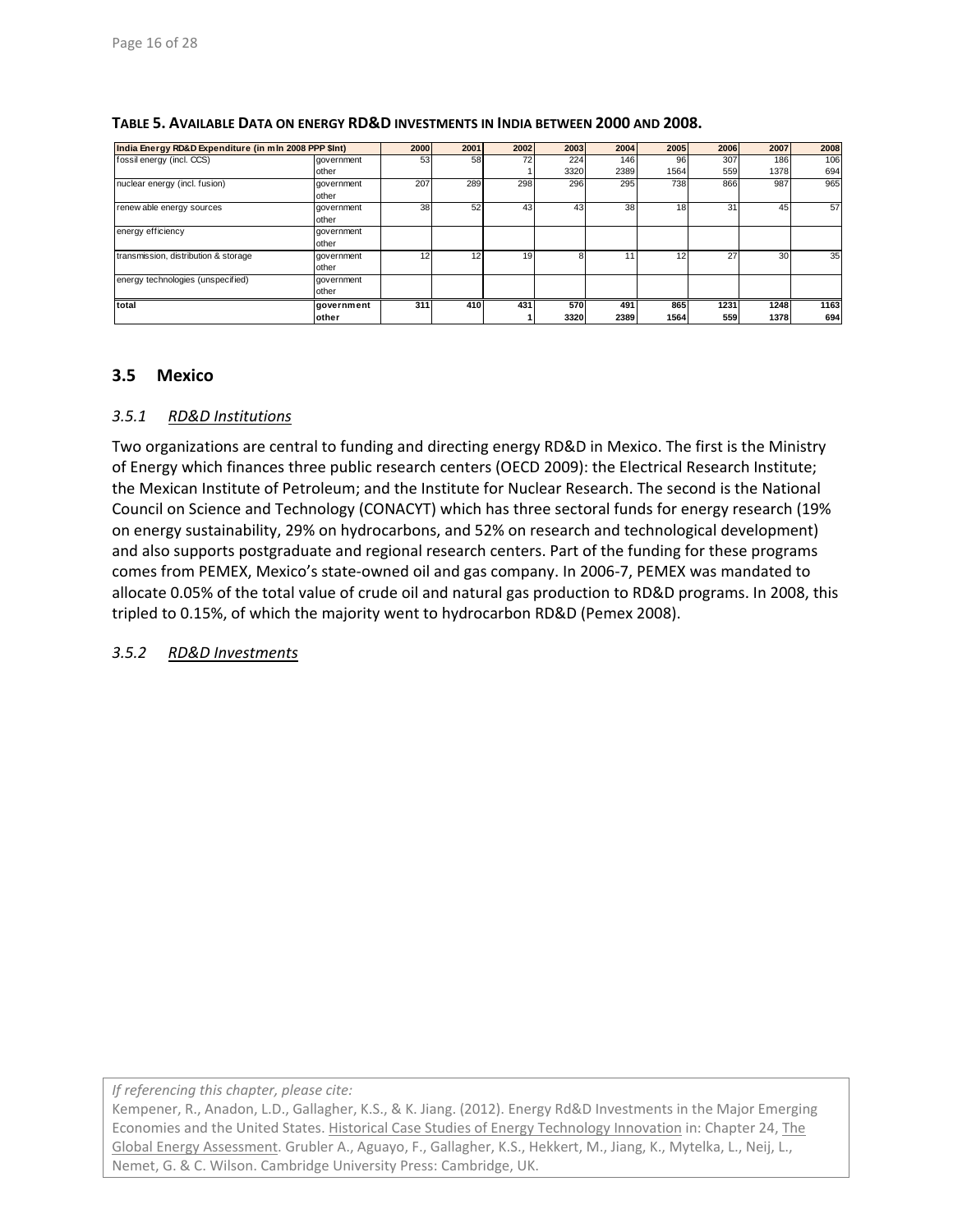Table 6 provides an overview of Mexico's energy RD&D investments. Technology categories are explained in Table 1. Data draws on government and industry investments provided by CONACYT (2008) and PEMEX's annual reports. Federal government funding for fossil energy, nuclear energy, and transmission, distribution and storage RD&D are based on the RD&D budgets of their corresponding research institutes. Fossil energy R&D also includes R&D funds provided to PEMEX. "Other" funding for fossil energy R&D includes PEMEX's budget for Scientific and Technological Research and for energy efficiency include R&D investments by the motor vehicle and other transport industries. "Other" funding for unspecified energy technologies is based on R&D investments in two sectors reported by CONACYT (2008): (1) coal, oil derivatives, and nuclear energy; and (2) electricity, gas, and water supply.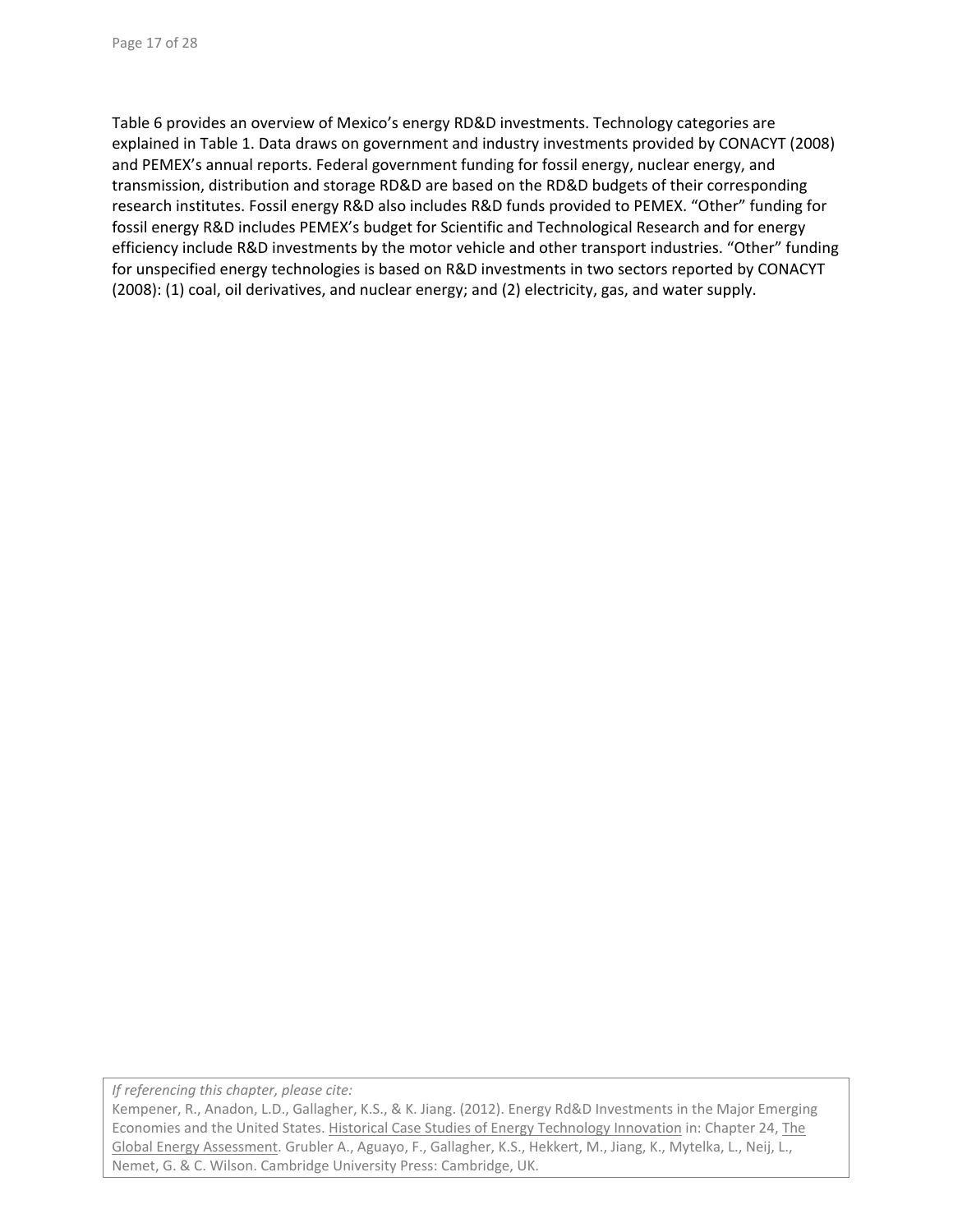Table 6 shows broadly stable energy RD&D budgets for fossil energy, nuclear energy, and transmission, distribution and storage, through their respective government-funded research institutes. No information is available about energy RD&D investments on renewable energy sources or energy efficiency. From the data available, the extent to which Mexico's car manufacturing industry R&D investments relate to energy efficiency is also unclear.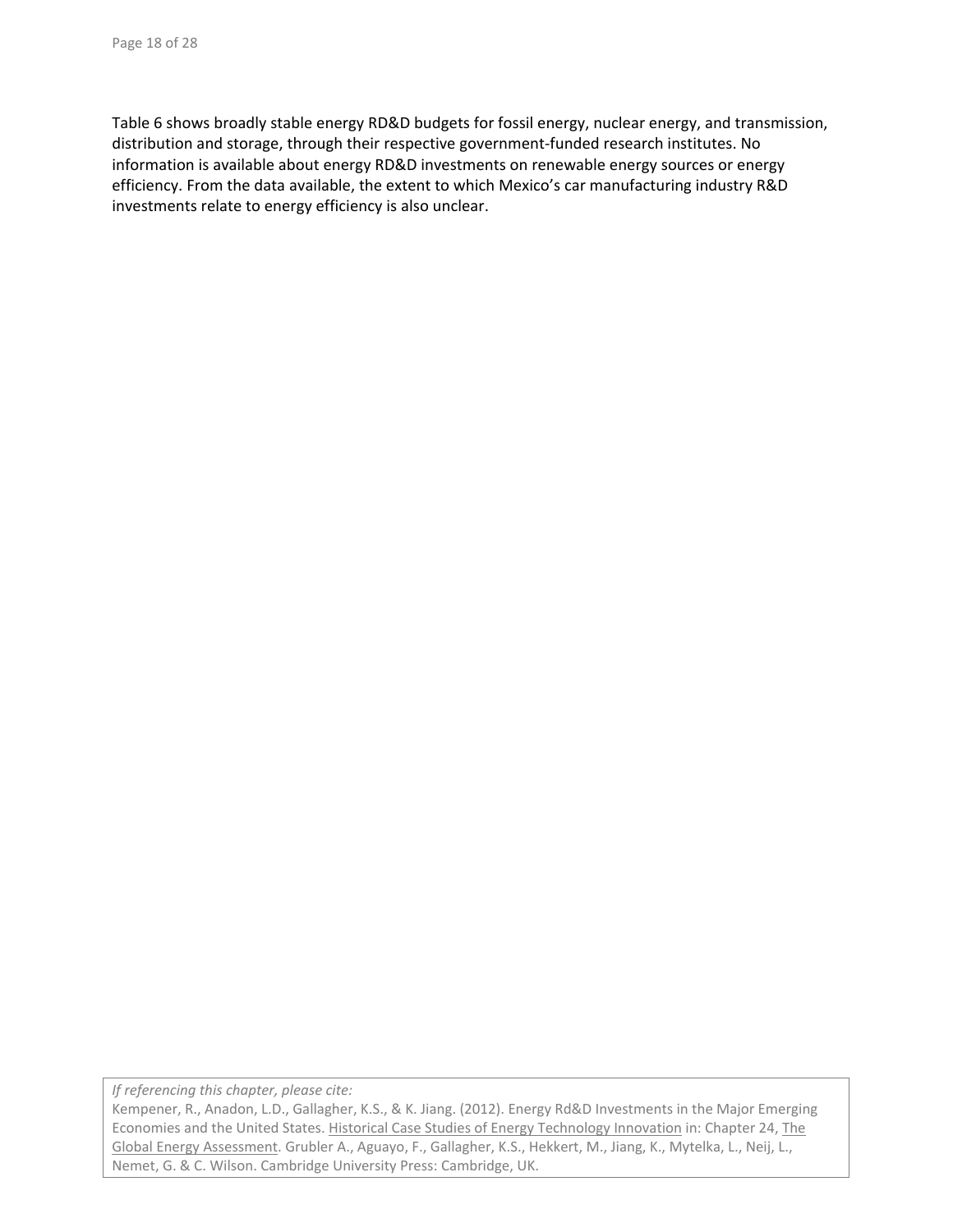| Mexico Energy RD&D Expenditure (in mln 2008 PPP \$Int) |               | 2000 | 2001            | 2002            | 2003            | 2004 | 2005 | 2006 | 2007 | 2008 |
|--------------------------------------------------------|---------------|------|-----------------|-----------------|-----------------|------|------|------|------|------|
| fossil energy (incl. CCS)                              | government    | 230  | 183             | 203             | 218             | 97   | 78   | 62   | 140  |      |
|                                                        | other         |      |                 |                 |                 |      |      | 0.1  | 0.1  | 0.2  |
| nuclear energy (incl. fusion)                          | aovernment    | 54   | 45              | 40 <sup>1</sup> | 22              | 33   | 35   | 33   | 32   |      |
|                                                        | other         |      |                 |                 |                 |      |      |      |      |      |
| renew able energy sources                              | government    |      |                 |                 |                 |      |      |      |      |      |
|                                                        | other         |      |                 |                 |                 |      |      |      |      |      |
| energy efficiency                                      | government    |      |                 |                 |                 |      |      |      |      |      |
|                                                        | other         | 213  |                 | 662             | 566             | 219  | 263  |      |      |      |
| transmission, distribution & storage                   | government    | 55   | 56              | 83              | 74 <sub>1</sub> | 79   | 82   | 73   | 79   |      |
|                                                        | other         |      |                 |                 |                 |      |      |      |      |      |
| energy technologies (unspecified)                      | government    |      |                 |                 |                 |      |      |      |      |      |
|                                                        | other         | 26   | 24              | 21              | 23              | 18   | 19   |      |      |      |
| total                                                  | government    | 339  | 284             | 326             | 314             | 209  | 194  | 167  | 252  |      |
|                                                        | <b>lother</b> | 239  | 24 <sub>1</sub> | 684             | 589             | 237  | 282  |      |      |      |

#### **TABLE 6. DATA ON ENERGY RD&D INVESTMENTS IN MEXICO BETWEEN 2000 AND 2008.**

### **3.6 China**

#### *3.6.1 RD&D Institutions*

China's energy innovation system is very complex. Central government ministries, commissions, and other agencies often have overlapping areas of responsibility and action. The Ministry of Finance distributes funds for energy RD&D to the Ministry of Science and Technology, the National Development Reform Commission, the National Natural Science Foundation of China, and the Chinese Academy of Sciences. These institutions then allocate funding according to their respective missions to different research institutes (including national laboratories), higher education institutions, and enterprises (all kinds of, not only state‐owned) (Gao 2010).

Furthermore, industry data are broken down into funding for energy-related science and technology activities by SOEs and by "other" enterprises. The China Statistical Yearbook does not provide any breakdown of what percentage of funds for science and technology activities in industry is spent on R&D, nor on the respective allocations to 'new' versus 'commercially available' technologies. Here we assume that all funding for science and technology activities in enterprises relates to 'new' energy technologies and can therefore be included within China's energy RD&D investments.

#### *3.6.2 RD&D Investments*

*If referencing this chapter, please cite:*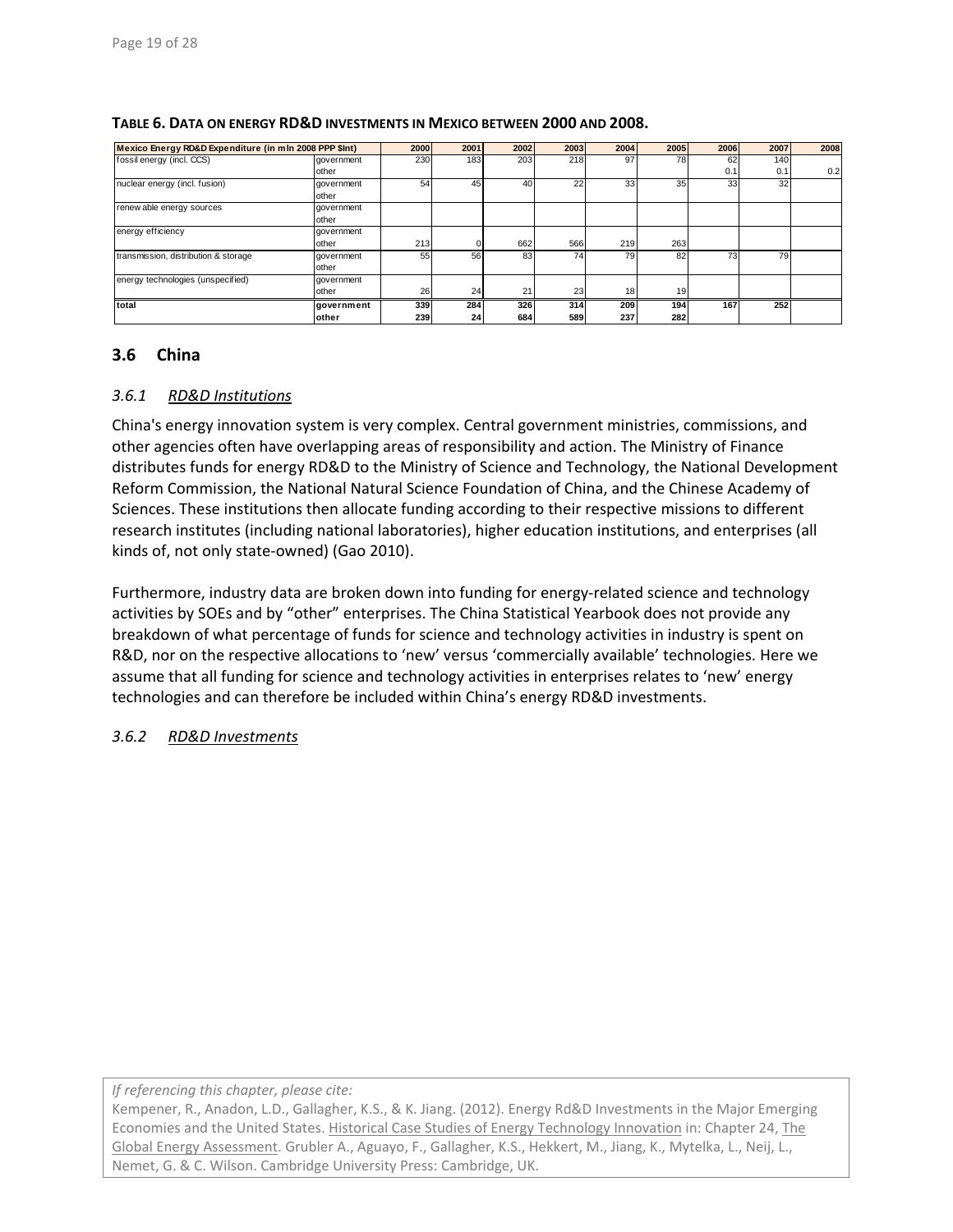Table 7 provides an overview of China's energy RD&D investments. Technology categories are explained in Table 1. Funding for science and technology activities by SOEs is included under government investments.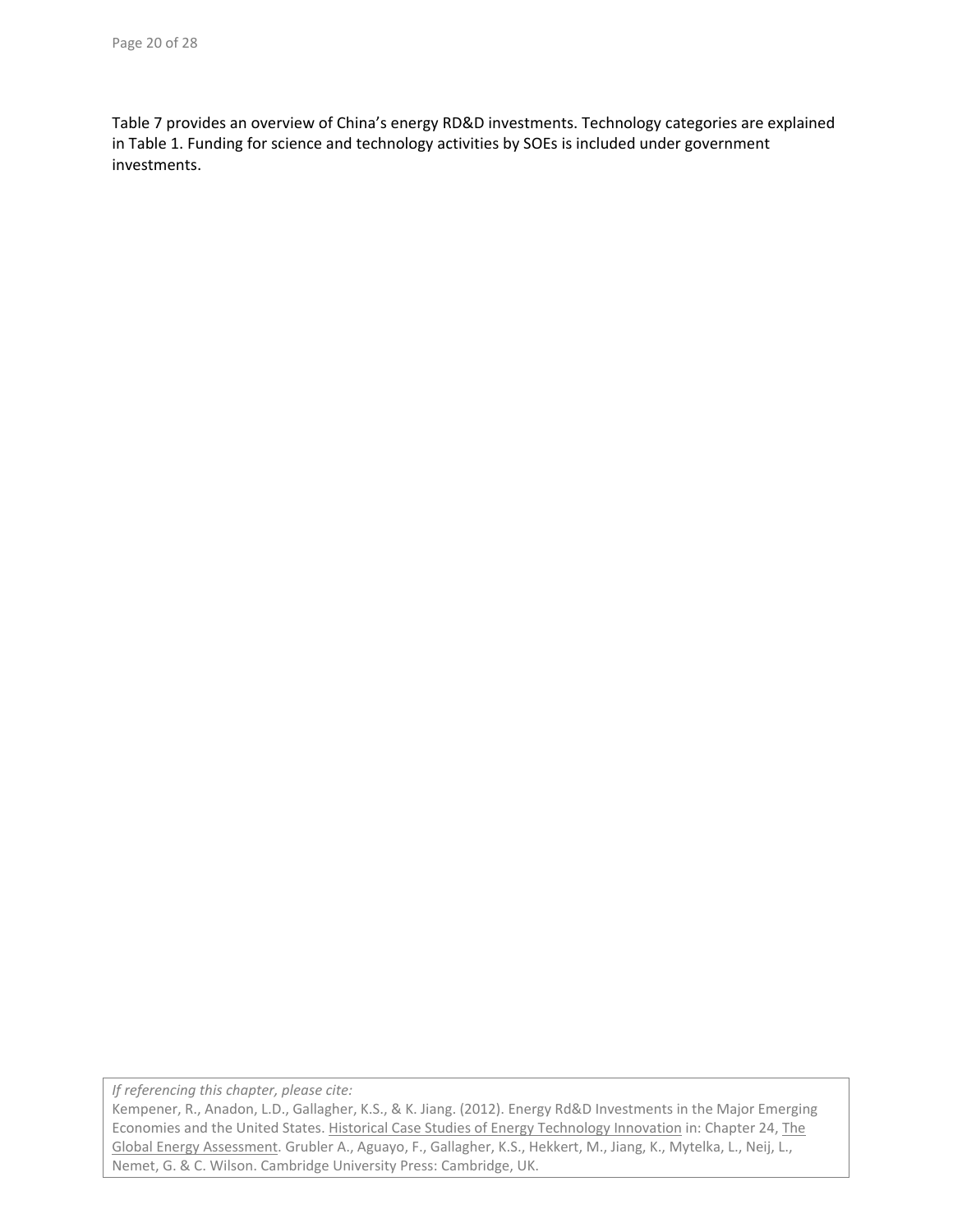Table 7 shows that government investments have increased rapidly since 2004. Most of this growth has taken place through increased R&D investments in SOEs, while government funding for energy-related science and technology activities in "other" enterprises in these industries declined over the same period.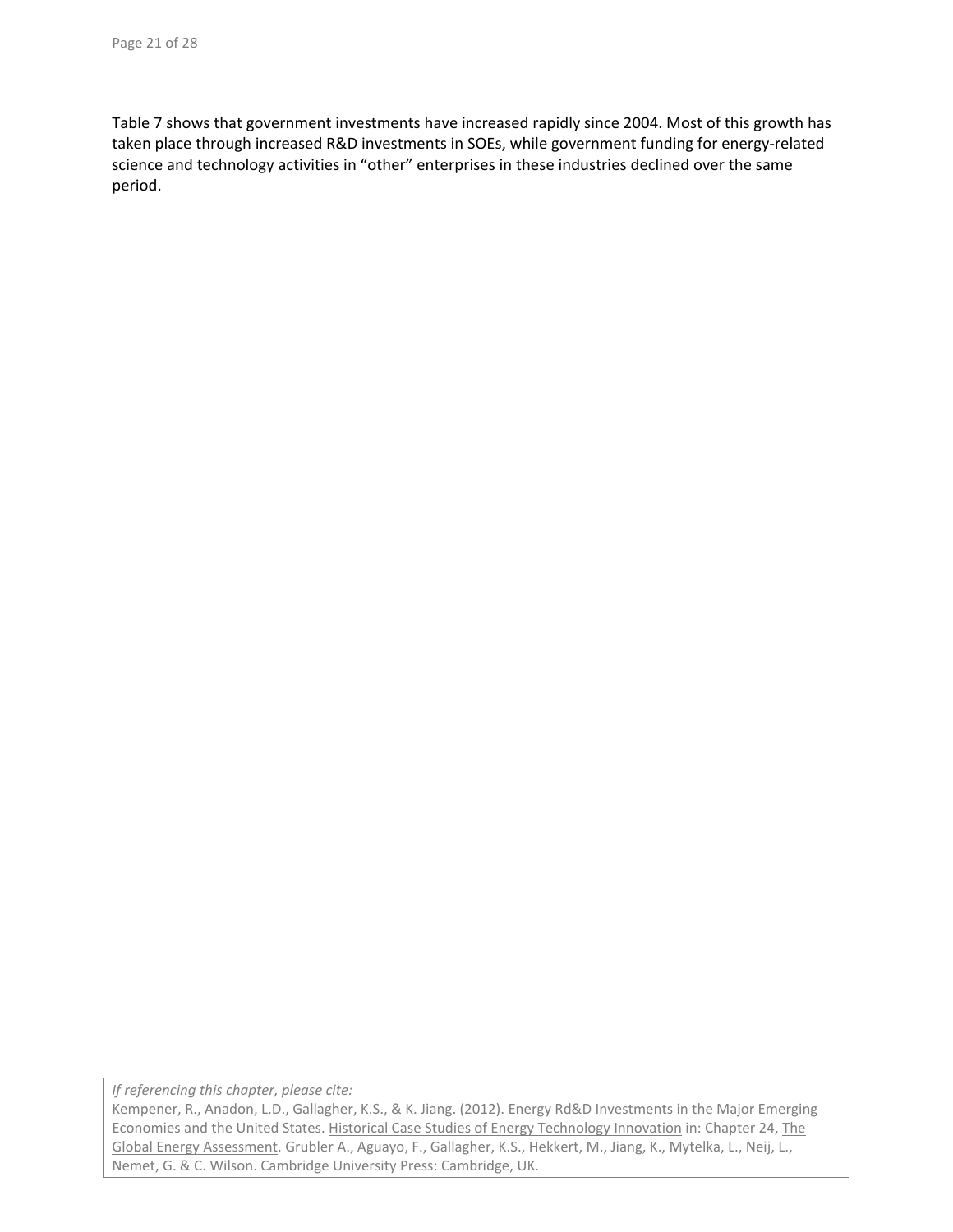Table 7 also shows that 30 ‐ 50% of China's total energy RD&D funding is for fossil energy. There is hardly any breakdown of the data for other energy technologies except for some data on "new fuel vehicles" projects (Siegler 2009), on nuclear energy science and technology activities in institutions of higher education, and on some large R&D investments in the transmission network (Delman & Chen 2008).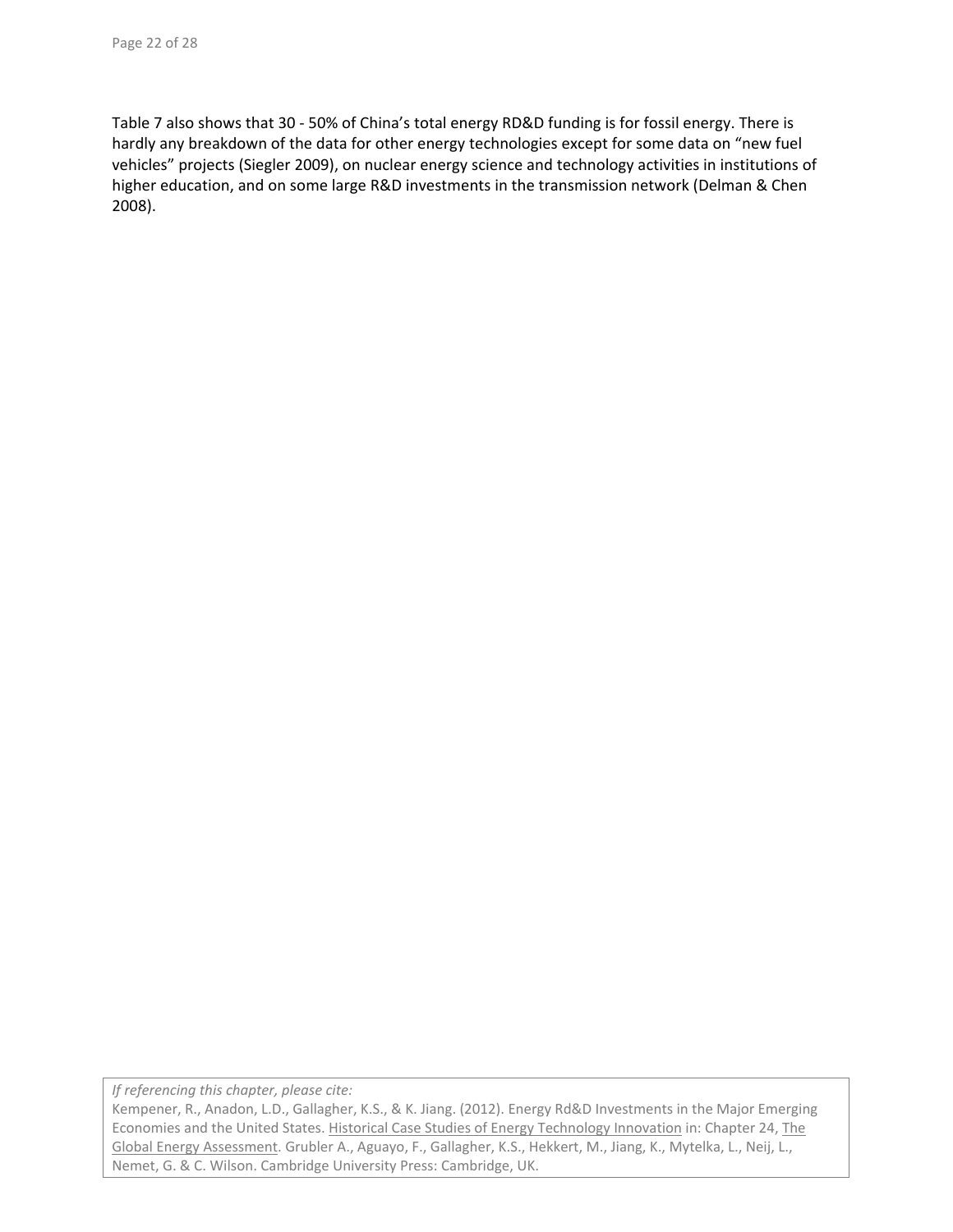| China Energy RD&D Expenditure (in m In 2008 PPP \$Int) |            | 2000 | 2001 | 2002 | 2003 | 2004 | 2005            | 2006            | 2007 | 2008  |
|--------------------------------------------------------|------------|------|------|------|------|------|-----------------|-----------------|------|-------|
| fossil energy (incl. CCS)                              | government | 1004 | 684  | 999  | 563  | 3499 | 3760            | 4586            | 5541 | 6755  |
|                                                        | other      | 767  | 1101 | 1028 | 1873 | 40   | 55              | 46              | 105  | 289   |
| nuclear energy (incl. fusion)                          | government |      | 24   |      |      | 19   | 23              | 25 <sub>1</sub> | 41   | 12    |
|                                                        | other      |      | 17)  |      |      | 14I  | 16              | 18              | 27   |       |
| renew able energy sources                              | government |      |      |      |      |      |                 |                 |      |       |
|                                                        | other      |      |      |      |      |      |                 |                 |      |       |
| energy efficiency                                      | government |      | 63   | 75   | 86   | 87   | 75              | 114             | 144  | 136   |
|                                                        | other      |      |      |      |      |      | 15 <sub>1</sub> | 12              |      | 26    |
| transmission, distribution & storage                   | government |      |      |      |      |      |                 |                 |      |       |
|                                                        | other      |      |      |      |      |      |                 |                 |      |       |
| energy technologies (unspecified)                      | government | 1631 | 1140 | 913  | 976  | 2609 | 2637            | 3257            | 3320 | 4900  |
|                                                        | other      | 554  | 845  | 780  | 938  | 745  | 575             | 704             | 725  | 985   |
| total                                                  | government | 2634 | 1911 | 1992 | 1629 | 6214 | 6496            | 7983            | 9045 | 11803 |
|                                                        | lother     | 1321 | 1963 | 1816 | 2818 | 816  | 661             | 779             | 863  | 1307  |

#### **TABLE 7. AVAILABLE DATA ON ENERGY RD&D INVESTMENTS IN CHINA BETWEEN 2000 AND 2008.**

# **3.7 South Africa**

# *3.7.1 RD&D Institutions*

South Africa has limited government funding for energy RD&D. The Department of Science and Technology has a small budget for energy resources and supply, and some energy-related R&D funds for natural resources, transportation, and natural sciences, technology, and engineering. The South African Department of Energy also funds energy RD&D indirectly and largely through a subsidiary research institute which is involved in the search for technologies to meet the future energy needs of South Africa, both fossil and renewable. The main research organization under the umbrella of CEF Ltd. is South Africa's National Energy Research institute (SANERI), which in 2008 was merged with the National Energy Efficiency Agency to form SANEDI $^1$  of the majority of government support for energy RD&D in South Africa was either carried out or funded by SANERI (in 2007 SANERI received 40 million ZAR, while the budget of the DST for energy research was 2 million ZAR). The South African government funds nuclear energy R&D indirectly through the state‐owned Nuclear Energy Corporation and through a 69% ownership share in a company that develops nuclear pebble bed modular reactors (which ended in 2010). In addition, two large companies conduct energy R&D in South Africa: Eskom, which is involved in nuclear, renewables, and transmission, distribution and storage; and Sasol, which produces liquid fuels.

# *3.7.2 RD&D Investments*

Table 8 provides an overview of South Africa's energy RD&D investments. Technology categories are explained in Table 1. "Other" funding for fossil energy RD&D includes Sasol and for nuclear, renewables, and transmission, distribution and storage RD&D includes Eskom. Federal government funding for unspecified energy technologies is based on the Department of Science and Technology's annual R&D contributions to programs on "energy resources" and "energy supply."

Table 8 shows that South Africa's government has limited involvement in directing energy RD&D investments towards particular energy technologies, except for its indirect involvement in R&D activities in the nuclear energy industry. Furthermore, the energy RD&D budget of the national energy research institute is limited in comparison to the indirect funds provided to nuclear energy RD&D. Most energy RD&D in South Africa takes place in industry, dominated by the electricity-related activities of Eskom and the coal, oil, and gas activities of Sasol.

*If referencing this chapter, please cite:*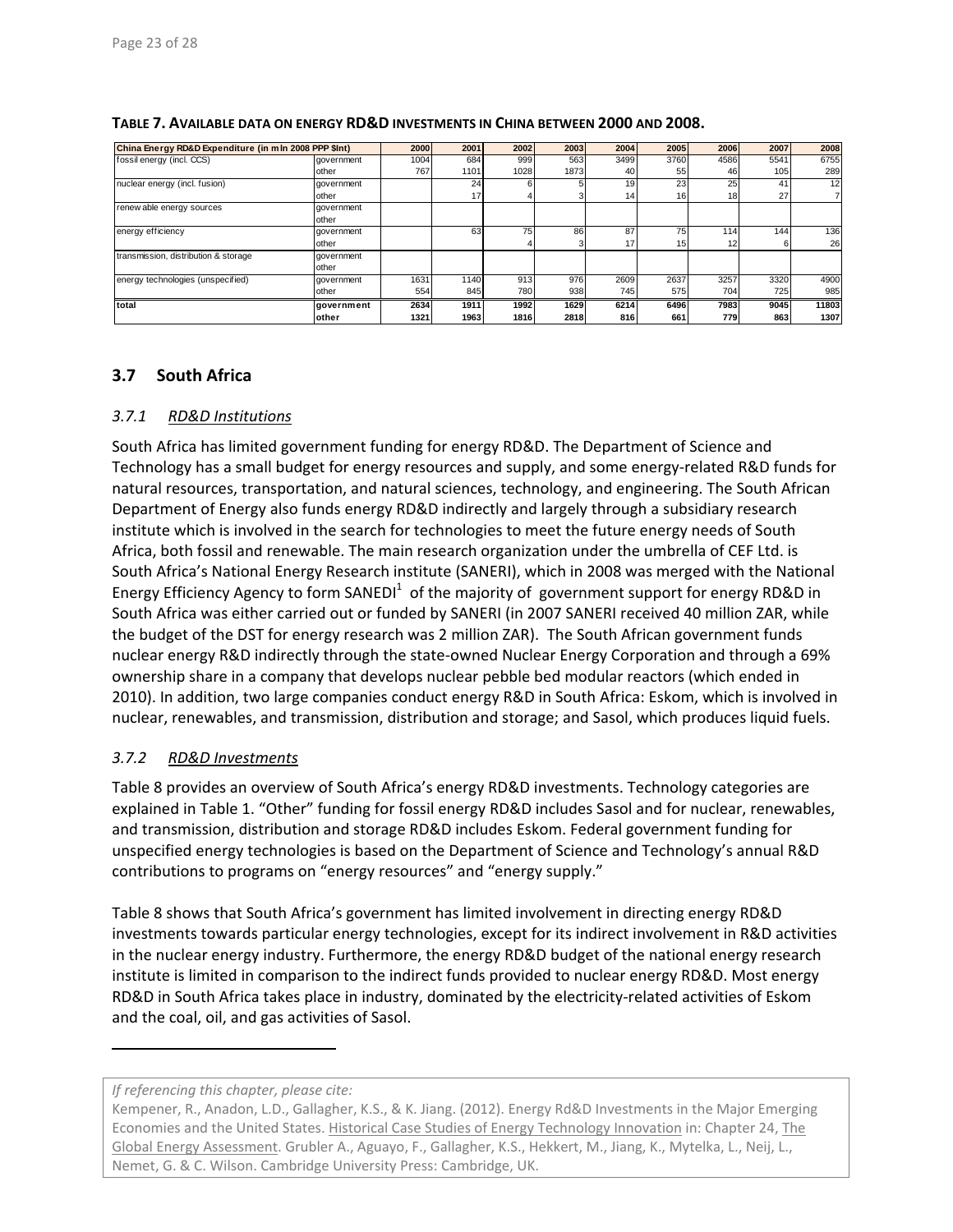|                                      | South Africa Energy RD&D Expenditure (in mln 2008 PPP \$Int) |     | <b>2000</b><br>2001 | 2002 | 2003 | 2004 | 2005 | 2006            | 2007            | 2008 |
|--------------------------------------|--------------------------------------------------------------|-----|---------------------|------|------|------|------|-----------------|-----------------|------|
| fossil energy (incl. CCS)            | government                                                   |     |                     |      |      |      |      |                 |                 |      |
|                                      | other                                                        | 125 | 96                  | 117  | 117  | 116  | 63   | 65              | 165             | 164  |
| nuclear energy (incl. fusion)        | government                                                   | 146 | 126                 | 105  | 451  | 217  | 209  | 211             | 263             | 133  |
|                                      | other                                                        | 26  | 25                  | 22   | 118  | 43   | 41   | 38              | 35              | 31   |
| renew able energy sources            | government                                                   |     |                     |      |      |      |      |                 |                 |      |
|                                      | other                                                        | 8   |                     | 12   | 19   |      | 12   |                 |                 |      |
| energy efficiency                    | government                                                   |     |                     |      |      |      |      |                 |                 |      |
|                                      | other                                                        |     |                     |      |      |      |      |                 |                 |      |
| transmission, distribution & storage | government                                                   |     |                     |      |      |      |      |                 |                 |      |
|                                      | other                                                        | 63  | 91                  | 94   | 154  | 59   | 61   | 38 <sup>1</sup> | 38 <sup>1</sup> | 26   |
| energy technologies (unspecified)    | government                                                   |     |                     | 0.3  |      | 0.5  | 0.5  | 0.5             | 10 <sub>1</sub> | 9    |
|                                      | other                                                        |     |                     |      |      |      |      |                 |                 |      |
| total                                | government                                                   | 146 | 126                 | 106  | 451  | 217  | 210  | 211             | 273             | 142  |
|                                      | other                                                        | 223 | 223                 | 245  | 409  | 225  | 178  | 148             | 248             | 229  |

**TABLE 8. AVAILABLE DATA ON ENERGY RD&D INVESTMENT IN SOUTH AFRICA BETWEEN 2000 AND 2008.**

# **4 COMPARATIVE COUNTRY ANALYSIS**

The previous sections provided a panel data set of energy RD&D investments in the BRIMCS countries and the United States. Table 9 presents a comparative synthesis of energy RD&D investments in each of these countries for the most recent year for which data was available. The results should be interpreted with caution as this synthesis is based on official data available (with the extent to which data is available differing between countries) which are subject to missing data and underestimation.

|                             | fossil energy nuclear<br>(incl. CCS) | energy (incl.  | renewable<br>energy | energy<br>efficiency | transmission, energy<br>distribution | technologies    | <b>Total</b> |
|-----------------------------|--------------------------------------|----------------|---------------------|----------------------|--------------------------------------|-----------------|--------------|
| in Million 2008 PPP \$Int*  |                                      | fusion)        | sources             |                      | & storage                            | (unspecified)   |              |
| United States - Gov't       | 659                                  | 770            | 699                 | 525                  | 319                                  | 1160            | 4132         |
| United States - Other~      | 1162                                 | 34             | no data             | no data              | no data                              | 1350            | 2545         |
| Brazil - Gov't              | 79                                   | 8              | 46                  | 46                   | 122                                  | 12              | 313          |
| Brazil-Other                | 1167                                 | no data        | no data             | no data              | no data                              | 184             | 1351         |
| Russia – Gov't              | 20                                   | no data        | 14                  | 25                   | 22                                   | 45              | 126          |
| Russia - Other              | 411                                  | no data        | no data             | no data              | no data                              | 508             | 918          |
| India $-Gov't$              | 106                                  | 965            | 57                  | no data              | 35                                   | no data         | 1163         |
| India - Other               | 694                                  | no data        | no data             | no data              | no data                              | no data         | 694          |
| Mexico – Gov't              | 140                                  | 32             | no data             | no data              | 79                                   | no data         | 252          |
| Mexico-Other                | $0.1^{1}$                            | no data        | no data             | $263^3$              | no data                              | 19 <sup>4</sup> | 282          |
| $China-Gov't$               | 6755                                 | 12             | no data             | 136                  | no data                              | 4900            | 11803        |
| China-Other                 | 289                                  | $\overline{7}$ | no data             | 26                   | no data                              | 985             | 1307         |
| South Africa- Gov't         | no data                              | 133            | no data             | no data              | no data                              | 9               | 142          |
| South Africa - Other        | 164                                  | $31^2$         | $\overline{7}$      | no data              | 26                                   | no data         | 229          |
| <b>BRIMCS - Gov't</b>       | 7100                                 | 1149           | >117                | > 208                | >259                                 | >4966           | >13799       |
| <b>BRIMCS - Other</b>       | 2724                                 | >> 38          | >> 7                | >> 289               | >> 26                                | >1696           | >4781        |
| <b>BRIMCS - GRAND TOTAL</b> | 9824                                 | >1187          | >124                | >497                 | >285                                 | >6662           | >18580       |

**TABLE 9. COMPARISON OF LATEST ENERGY RD&D DATA IN THE UNITED STATES AND THE BRIMCS COUNTRIES.**

Data from United States, Brazil, Russia, India, China and South Africa mainly based on 2008, Mexico on 2007.

 'Other' includes (w henever available) funding from state and local governments, partially state-ow ned enterprises, NGOs, and industry. ~U.S. data on industry expenditure is from 2004 (NSF 2008).

1Based on PEMEX's fund for Scientific and Technological Research on Energy

2Based on total non-governmental investments into PBMR Ltd.

3Based on 2005 R&D expenditure in car manufacturing industry (CONACYT 2008)

4Based on 2005 R&D expenditure in utilities sector (CONACYT 2008)

> These cumulative values are based on data from only three to four BRIMCS countries, so actual expenditures are expected to be higher. >> These cumulative values are based on data from tw o BRIMCS countries or less, so actual expenditures are expected to be much higher.

*If referencing this chapter, please cite:*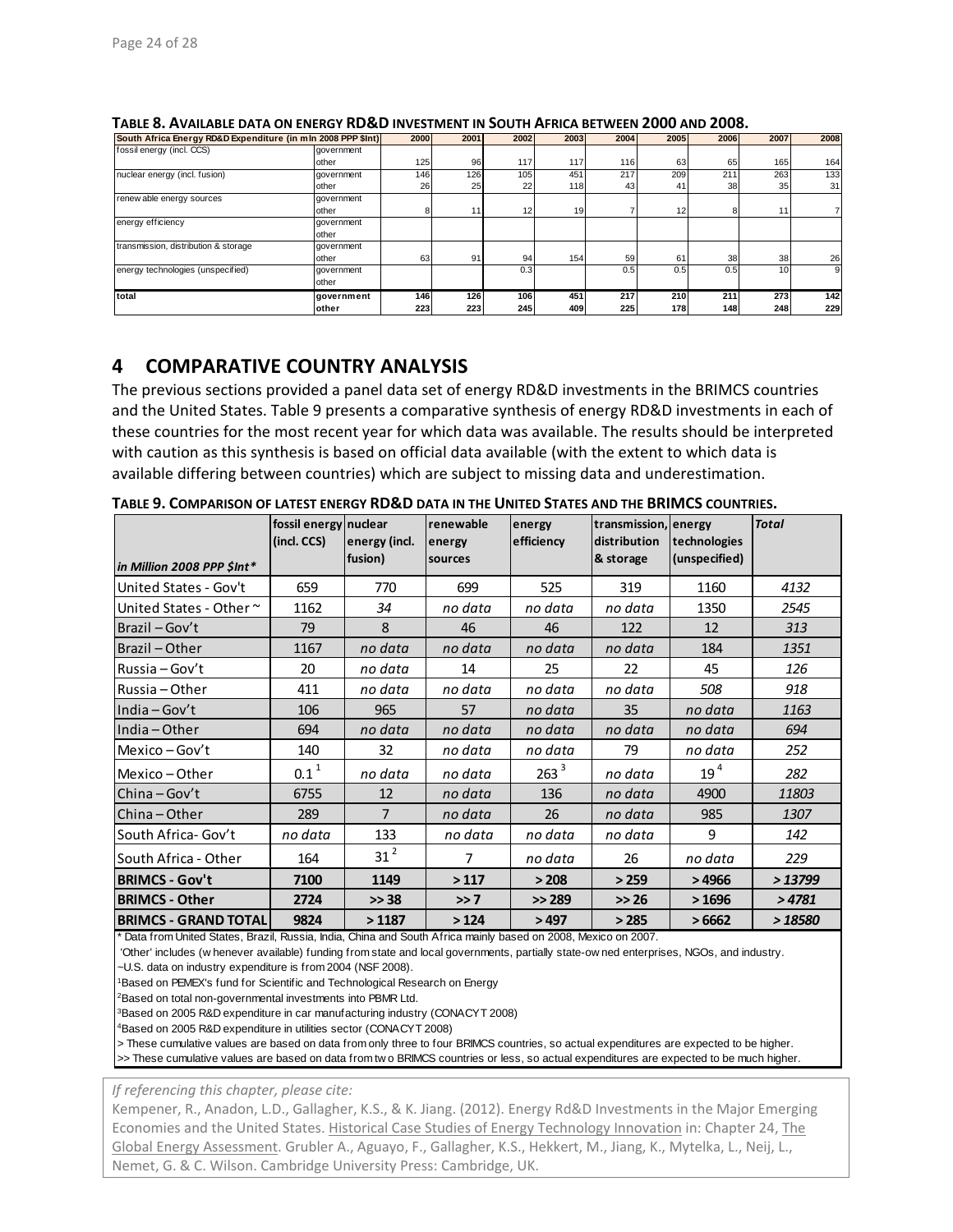Two main conclusions can be drawn from this synthesis. First, fossil and nuclear energy receive the highest level of RD&D funding in both the United States and the BRIMCS countries. Even though support for renewable energy RD&D programs has increased substantially between 2000 and 2008 in the United States, Brazil, and India, absolute levels of funding remain small compared to fossil and nuclear energy. Energy RD&D funding in transmission, distribution and storage has gained substantial support in China, Brazil, and Mexico, which can be explained by the important role of SOEs in the electricity industry in these countries.

Second, governments and 100% government‐owned SOEs in the BRIMCS countries invested a minimum of US\$ 13.8 billion in energy RD&D in 2008, with around 90% of these funds coming from SOEs (see Table 9). Governments in the BRIMCS countries may thus control larger amounts of energy RD&D funding than the governments in IEA member countries whose total energy RD&D investments were US\$12.7 billion in the same year. This finding is subject to data limitations, particularly the lack of systematic reporting, and definitions of what constitutes RD&D varying widely between different data sources.

Table 10 provides a comparison of energy RD&D investments in the United States and the BRIMCS countries relative to their GDP, energy use and energy production. The comparison is based on data from the most recent year for which the most complete aggregate data was available in each country. The results show significant differences between countries, with the relative amounts of energy RD&D investments highly dependent on the comparison metric. China's government investments in energy RD&D are higher than any other country based on any metric, but funding from "other" sources is lower than any other country. Conversely, "other" funding in Brazil is relatively large because of the R&D expenditure by Petrobras and Eletrobras. In Russia, government investments are relatively low if measured in terms of energy use and production due its abundant energy resources. South Africa's government energy RD&D investments relative to GDP are higher than in most other countries, although their absolute value is lowest (see Table 9). Similarly, the size of energy RD&D investments from India's government relative to India's GDP, energy production or energy use is higher than the United States, whereas their absolute value is less than 30% that of the United States. In general, therefore, energy RD&D investments of "governments" or "others" cannot be explained as a simple function of either GDP, energy consumption or energy production.

| Energy RD&D investments (% of GDP * 10 <sup>-2</sup> )                                                                                             |                      |     |        |       |        |       |              |  |  |  |  |  |
|----------------------------------------------------------------------------------------------------------------------------------------------------|----------------------|-----|--------|-------|--------|-------|--------------|--|--|--|--|--|
|                                                                                                                                                    | United States Brazil |     | Russia | India | Mexico | China | South Africa |  |  |  |  |  |
| government                                                                                                                                         | 2.9                  | 1.8 | 0.5    | 3.5   | 1.7    | 14.9  | 5.7          |  |  |  |  |  |
| other                                                                                                                                              | 2.0                  | 7.7 | 3.9    | 2.1   | 2.0    | 1.7   | 5.2          |  |  |  |  |  |
| Energy RD&D investments relative to energy use (mln 2008 PPP \$int / mln tonnes oil equivalent) <sup>1,2</sup>                                     |                      |     |        |       |        |       |              |  |  |  |  |  |
|                                                                                                                                                    | United States Brazil |     | Russia | India | Mexico | China | South Africa |  |  |  |  |  |
| qovernment                                                                                                                                         | 1.8                  | 1.4 | 0.2    | 2.0   | 1.4    | 6.0   | 2.0          |  |  |  |  |  |
| other                                                                                                                                              | 1.1                  | 6.1 | 1.4    | 1.2   | 1.6    | 0.7   | 1.8          |  |  |  |  |  |
| Energy RD&D investments relative to energy production (mln 2008 PPP \$int / mln tonnes oil equivalent) <sup>1,2</sup>                              |                      |     |        |       |        |       |              |  |  |  |  |  |
|                                                                                                                                                    | United States Brazil |     | Russia | India | Mexico | China | South Africa |  |  |  |  |  |
| qovernment                                                                                                                                         | 2.5                  | 1.5 | 0.1    | 2.6   | 1.0    | 6.5   | 1.7          |  |  |  |  |  |
| other                                                                                                                                              | 1.6                  | 6.7 | 0.7    | 1.5   | 1.1    | 0.7   | 1.6          |  |  |  |  |  |
| $10.5$ gov = '08, U.S other = '04, Brazil gov = '07, Brazil other = '07, Russia gov = '08, Russia other = '08, India gov = '08, India other = '08, |                      |     |        |       |        |       |              |  |  |  |  |  |
| Mexico gov. = '07, Mexico other = '05, China gov. = '04, China other = '04, South Africa gov. = '07, South Africa other = '07                      |                      |     |        |       |        |       |              |  |  |  |  |  |
| <sup>2</sup> Data on energy production and energy use from the World Bank WDI (2010). Data for the year 2008 is not available, so energy RD&D      |                      |     |        |       |        |       |              |  |  |  |  |  |
| investments in 2008 are relative to energy production and energy use in 2007.                                                                      |                      |     |        |       |        |       |              |  |  |  |  |  |

**TABLE 10 ENERGY RD&D INVESTMENTS RELATIVE TO GDP, ENERGY USE AND ENERGY PRODUCTION.**

#### *If referencing this chapter, please cite:*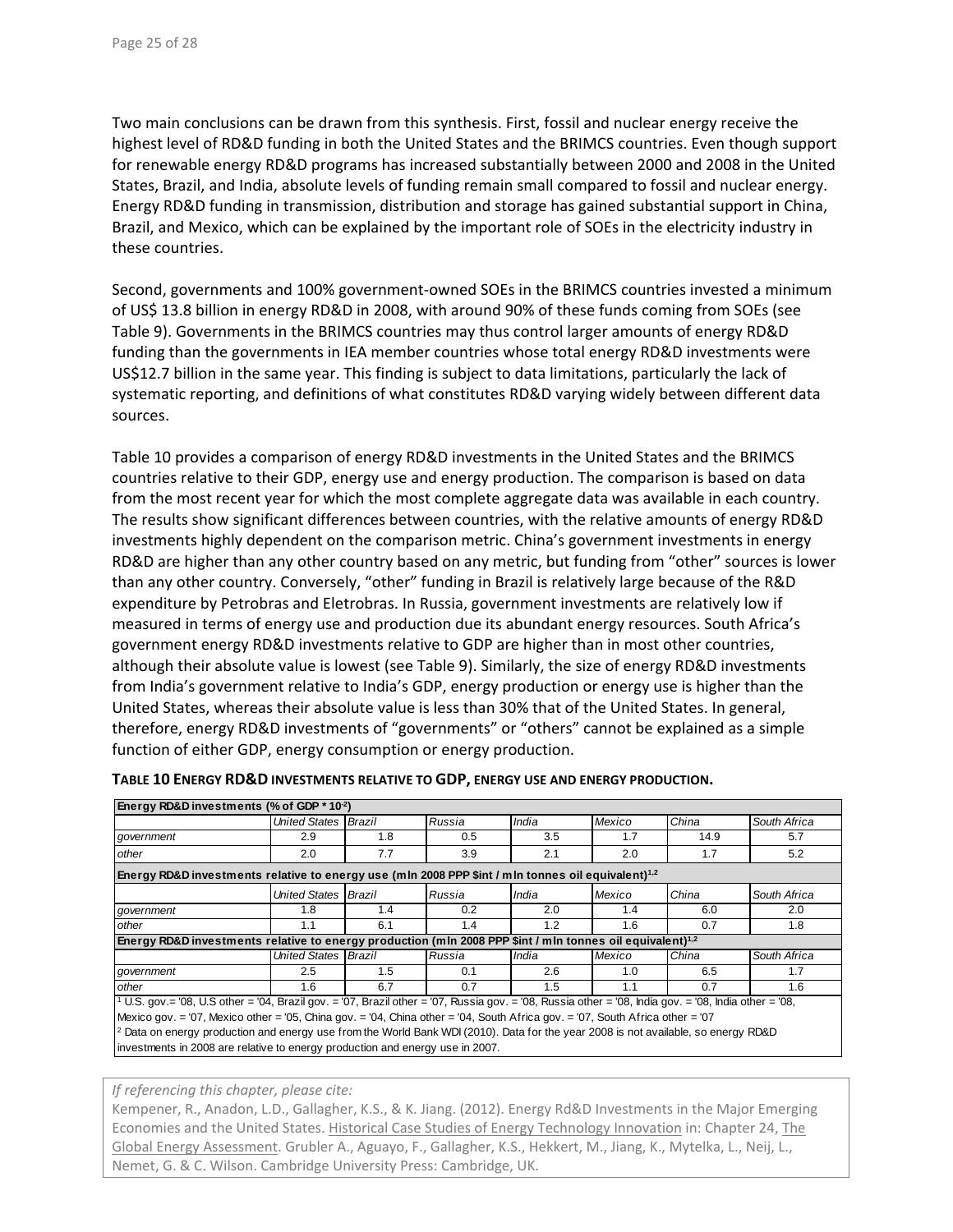# **5 CONCLUSION**

This chapter provides an overview of energy research, development, and demonstration (RD&D) investments in six major emerging economies: Brazil, Russia, India, Mexico, China, and South Africa (the 'BRIMCS' countries). Energy RD&D investments are categorized by funding source (government and other) and by technology category.

Analysis of available information shows that fossil fuel and nuclear energy have received the highest level of RD&D funding between 2000 and 2007 in the BRIMCS countries as well as the United States. In 2008, renewable energy RD&D funding in the United States exceeded fossil energy RD&D funding, but in the BRIMCS countries RD&D investments in fossil and nuclear energy RD&D remain the largest. The significant investments in energy RD&D made by the BRIMCS countries in absolute terms points to the need to include the BRIMCS countries into a comprehensive global effort to accelerate energy technology innovation and meet the world's energy challenges. The relative efforts of the different BRIMCS countries and the United States highly depend on whether GDP, energy use or energy production are used as measures for comparison.

Finally, this overview emphasizes that a more comprehensive and systematic effort is needed to collect information on energy RD&D investments by central governments and other institutions. Currently, governments in the BRIMCS countries still have limited information on their energy RD&D investments and to the extent information is available, it is often not categorized into different priority areas. This impedes effective policy making as well as the search for mutually beneficial international energy RD&D activities.

# **6 FURTHER READING**

IEA (2011), "Clean Energy Progress Report," IEA input into the Clean Energy Ministerial, June 2011.

Anadon, L. (2011) Transforming U.S. Energy Innovation," Energy Research, Development, Demonstration and Deployment Project, Energy Technology Innovation Policy Group, Belfer Center of Science and International Affairs, November 2011.

# **7 REFERENCES**

Aksenova, I., (2009), "Personal Communication: Energy R&D funding in Russia," email correspondence with M. Bunn, 2 November 2009.

- Anonymous, (2008), "Statement of Katharine A. Frederiksen Acting Assistant Secretary Office of Policy and International Affairs U.S. Department of Energy," U.S.‐China Economic and Security Review Commission, Washington D.C.: 10.
- CONACYT (2008), "Informe General del Estado de la Ciencia y la Tecnología (in Spanish)," Consejo Nacional de Ciencia y Tecnologia, accessed 12/09 at, http://www.conacyt.mx/.
- CONACYT (2010), "Difusion del Fondo CONACYT‐SENER (antecedentes)," CONACYT; SENER, accessed 08/10 at, http://www.conacyt.gob.mx/Fondos/Sectoriales/SENER/Sustentabilidad‐ Energetica/2010/Difusion‐del‐fondo.ppt.

*If referencing this chapter, please cite:*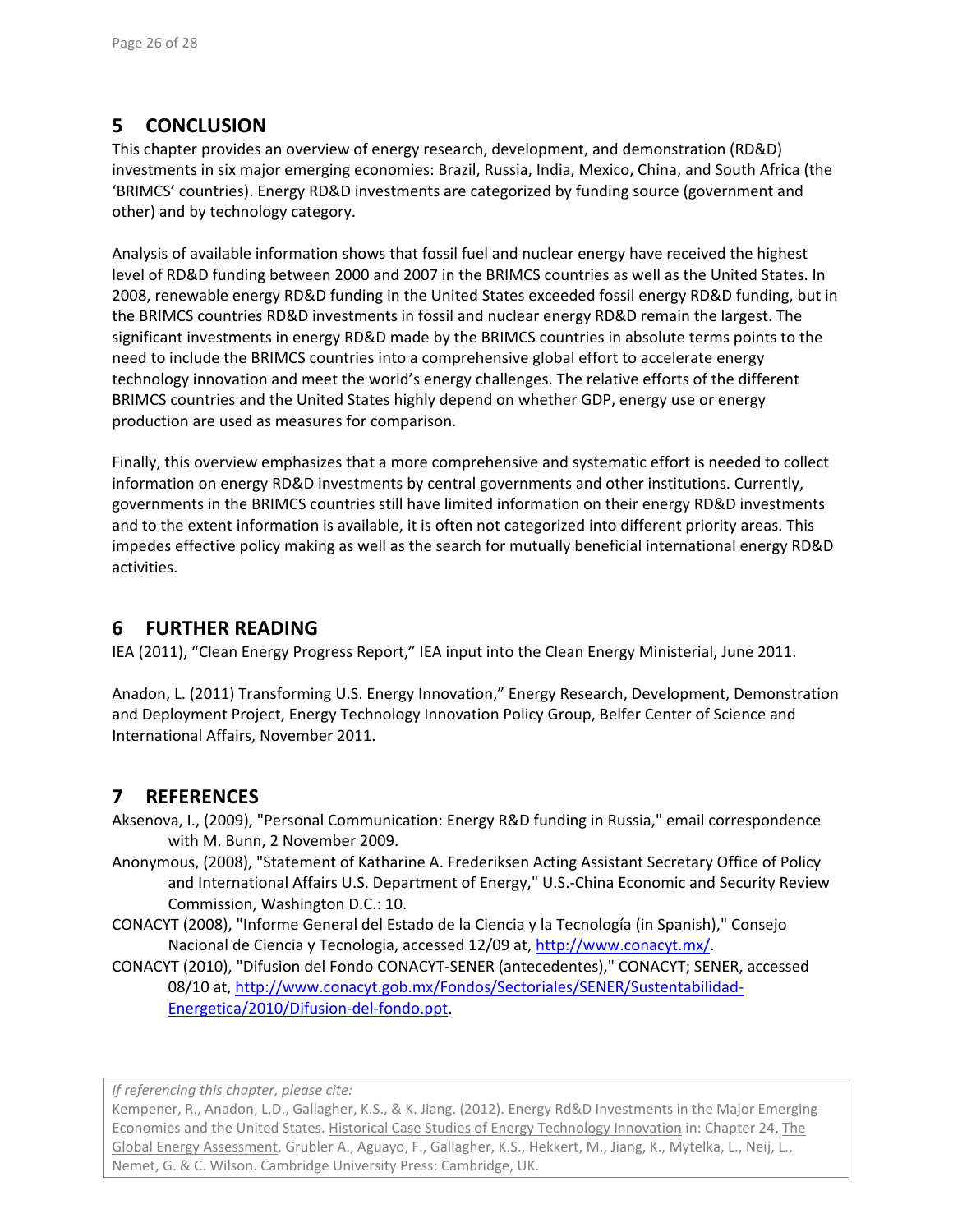- Delman, J. and Y. Chen (2008), "Nordic Collaboration with China in Energy Research and Development," Nordic Institute of Asian Studies, commissioned by Nordic Energy Research, 127, accessed 10/10 at, http://www.nordicenergy.net/section.cfm?id=3‐0&path=142.
- ERAWATCH (2010a), "National Profiles: Brazil," ERAWATCH, accessed 08/10 at, http://cordis.europa.eu/erawatch/index.cfm?fuseaction=ri.content&topicID=329&countryCode  $=$ BR.
- ERAWATCH (2010b), "Russian Federation; Federal Agency for Science and Innovation," ERAWATCH, accessed 08/10 at,

http://cordis.europa.eu/erawatch/index.cfm?fuseaction=org.document&uuid=E45D3E10‐043B‐ 5E51‐3526AADB9C2B6169.

- Gallagher, K. S. and L. D. Anadon (2010), "DoE Budget Authority for Energy Research, Development, and Demonstration Database," Energy Technology Innovation Policy research group, John F. Kennedy School of Government, Harvard University, accessed at, http://belfercenter.ksg.harvard.edu/publication/20013/doe\_budget\_authority\_for\_energy\_rese arch development demonstration database.html.
- Gallagher, K. S., L. D. Anadon, et al., (2010), "Trends in Investments in Global Energy RD&D," Wiley interdisciplinary Reviews: Energy innovation, R. A. Pielke, Wiley.
- Gallagher, K. S., J. P. Holdren, et al., (2006), "Energy‐Technology Innovation," Annual Review of Environment and Resources, 31(1): 193‐237.
- Gao, C., (2010), "Personal Communication," email correspondence with R. Kempener, 19 June 2010.
- Gokhberg, L., (2003), "S&T and Innovation in the New Economy: Search for Systemic Solutions," The First Globelcis Conference Innovation Systems and Development Strategies for the Third Millenium, Rio de Janeiro, Brazil, accessed at, redesist.ie.ufrj.br/globelics/slides/Leonid%20Gokhberg.pdf.
- Gokhberg, L., (2010a), "Personal Communication: Gross domestic expenditure (GERD) on energy R&D," email correspondence with A. Grubler, 19 February 2010.
- Gokhberg, L., (2010b), "Personal Communicationo: Gross domestic expenditure (GERD) on energy R&D," email correspondence with A. Grubler, 19 February 2010.
- Government Directive (2009), "Nuclear Power Technologies of the New Generation for 2010‐15 and prospectively to 2020," R.F. Government Directive Russia, Federal Targeted program, accessed at,
- Kempener, R., L. D. Anadon, et al. (2010), "Governmental Energy Innovation Investments and Policies in the Major Emerging Economies: Brazil, Russia, India, Mexico, China, and South Africa," Energy Research, Development, Demonstration and Deployment Project, Energy Technology Innovation Policy Group, Belfer Center of Science and International Affairs, 1‐61, accessed 11/10 at, http://belfercenter.ksg.harvard.edu/publication/20517/.
- Keohane, R. O., (1978), "The International Energy Agency: State Influence and Transgovernmental Politics," International Organization, 32(4): 929‐951.
- Khlunov, A., (2007), "EU‐Russia: New perspectives for S&T Cooperation for 2007‐2013," International Conference EU‐Russia Cooperation: Priorities for Science and Technology 2007‐2013, moscow, accessed at, http://hse.ru/temp/2007/files/02\_22\_konf/Khlunov.pdf.
- Klimenko, A., (2008), "Russian R&D Policy in the Field of Energy Technology," FASI-IEA NEET Workshop 'Cooperation in the field of energy technologies', Moscow, Russia, accessed at,
- Lantzke, U., (1975), "The OECD and Its International Energy Agency," Daedalus, 104(4): 217‐227.
- MES (2006), "Strategy Development of Science and Innovation in the Russian Federation for the Period up to 2015," Ministry of Education and Science of the Russian Federation, 123, accessed 08/10 at, http://mon.gov.ru/work/nti/dok/.

*If referencing this chapter, please cite:*